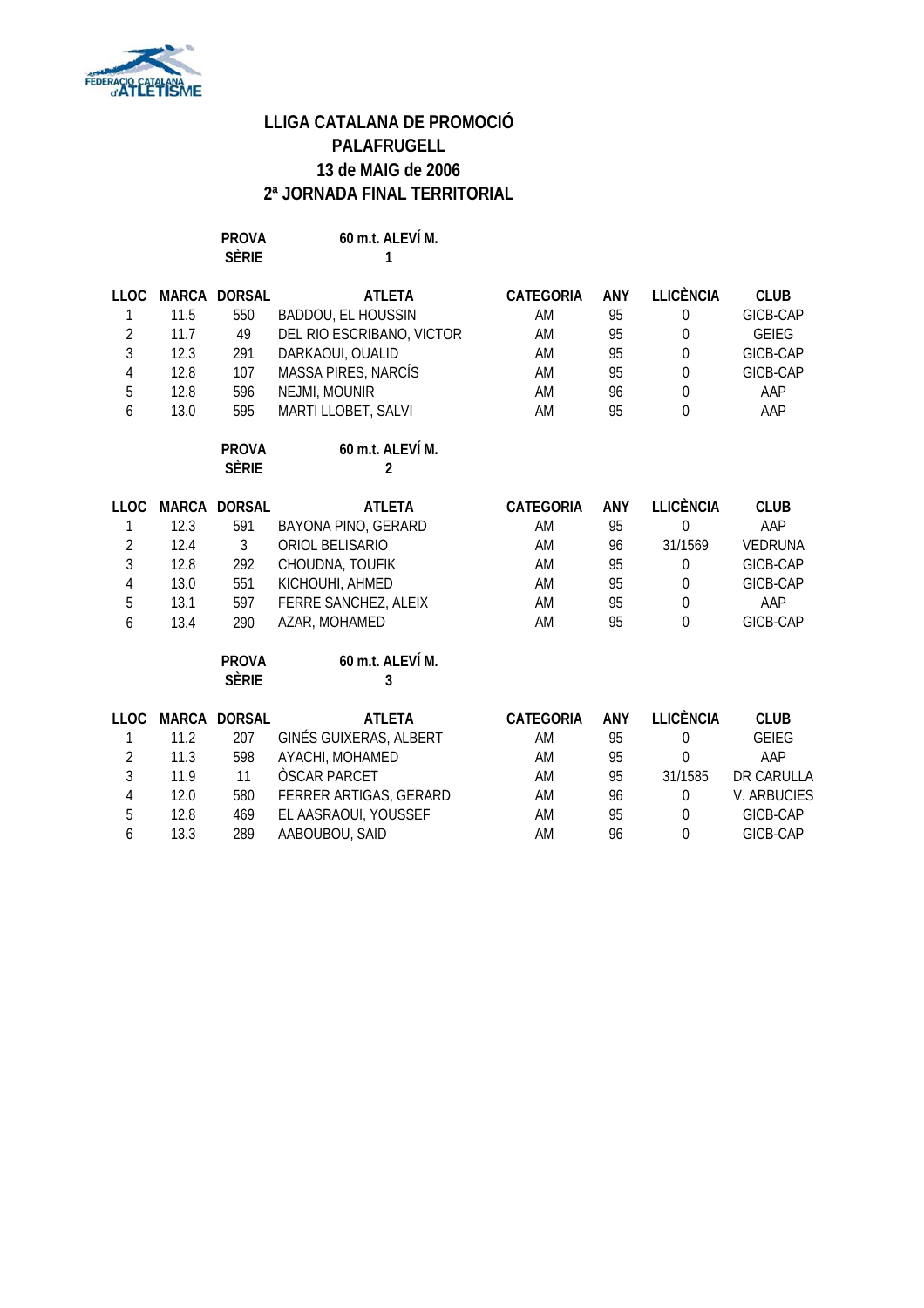

**PROVA 60 m.t. ALEVÍ F. SÈRIE 1**

| <b>LLOC</b>    |      | MARCA DORSAL | <b>ATLETA</b>             | CATEGORIA        | ANY         | <b>LLICÈNCIA</b> | <b>CLUB</b>   |
|----------------|------|--------------|---------------------------|------------------|-------------|------------------|---------------|
| $\mathbf{1}$   | 12.0 | 48           | BADOSA VENTURA, CRISTINA  | AF               | 95          | $\boldsymbol{0}$ | <b>GEIEG</b>  |
| $\overline{2}$ | 12.2 | 47           | GIRONA ALARCÓN, MARTA     | AF               | 95          | $\mathbf 0$      | <b>GEIEG</b>  |
| $\mathfrak{Z}$ | 12.2 | 563          | MORENO, ZAIDA             | AF               | 95          | $\boldsymbol{0}$ | CEIP VENTALLÓ |
| $\sqrt{4}$     | 12.8 | 211          | MUNERA MUÑOZ, PATRICIA    | AF               | 96          | $\mathbf 0$      | CALL-S        |
| 5              | 12.9 | 558          | ARMENGOL, JORDINA         | AF               | 96          | $\mathbf 0$      | DR CARULLA    |
| 6              | 13.2 | 71           | VENTRESCA RAMADA, MARINA  | AF               | 96          | $\overline{0}$   | CAF           |
|                |      | <b>PROVA</b> | 60 m.t. ALEVÍ F.          |                  |             |                  |               |
|                |      | <b>SÈRIE</b> | $\overline{2}$            |                  |             |                  |               |
| <b>LLOC</b>    |      | MARCA DORSAL | <b>ATLETA</b>             | <b>CATEGORIA</b> | <b>ANY</b>  | <b>LLICÈNCIA</b> | <b>CLUB</b>   |
| 1              | 11.4 | 594          | ILLA MARTINEZ, CLAUDIA    | AF               | 95          | $\boldsymbol{0}$ | AAP           |
| $\overline{2}$ | 11.7 | 131          | PUELL GIRONES, JÚLIA      | AF               | 96          | $\boldsymbol{0}$ | CNB           |
| $\overline{3}$ | 11.7 | 590          | MECHAL, ZAIMAE            | AF               | 95          | $\mathbf 0$      | AAP           |
| $\sqrt{4}$     | 12.8 | 592          | CUGAT RUIZ, LAURA         | AF               | 95          | $\mathbf 0$      | AAP           |
| 5              | 13.8 | 559          | <b>IGLESIAS, ESTER</b>    | AF               | 96          | $\mathbf 0$      | DR CARULLA    |
| 6              | 16.1 | 586          | MERINO PALOMINO, ELENA    | AF               | 95          | $\overline{0}$   | <b>GEIEG</b>  |
|                |      | <b>PROVA</b> | 60 m.t. ALEVÍ F.          |                  |             |                  |               |
|                |      | <b>SÈRIE</b> | 3                         |                  |             |                  |               |
| <b>LLOC</b>    |      | MARCA DORSAL | <b>ATLETA</b>             | <b>CATEGORIA</b> | ANY         | <b>LLICÈNCIA</b> | <b>CLUB</b>   |
| 1              | 12.1 | 560          | JAVVO, ELI                | AF               | 96          | $\boldsymbol{0}$ | DR CARULLA    |
| $\overline{2}$ | 12.2 | 553          | FAXEDA CALERO, LAURA      | AF               | 96          | $\boldsymbol{0}$ | <b>GEIEG</b>  |
| $\overline{3}$ | 13.0 | 573          | ESTOCA, CLAUDIA           | AF               | 95          | $\mathbf 0$      | CO VIDRERES   |
| $\overline{4}$ | 13.1 | 133          | ZAMUDIO DOMINGO, LIDIA    | AF               | 95          | $\overline{0}$   | CNB           |
|                |      | <b>PROVA</b> | 60 m.t. ALEVÍ F.          |                  | <b>VENT</b> |                  |               |
|                |      | <b>SÈRIE</b> | 4                         |                  |             |                  |               |
| <b>LLOC</b>    |      | MARCA DORSAL | <b>ATLETA</b>             | <b>CATEGORIA</b> | <b>ANY</b>  | <b>LLICÈNCIA</b> | <b>CLUB</b>   |
| 1              | 12.0 | 134          | COROMINAS MARISCOT, MARTA | AF               | 95          | $\mathbf 0$      | CNB           |
| $\overline{2}$ | 12.2 | 571          | MASSA MASNOU, MARIA       | AF               | 95          | $\mathbf 0$      | CO VIDRERES   |
| $\overline{3}$ | 13.5 | 293          | ROTARIU, ANCA             | AF               | 96          | $\boldsymbol{0}$ | GICB-CAP      |
| $\overline{4}$ | 15.1 | 593          | FERRER CAMBIL, ARIADNA    | AF               | 95          | $\mathbf 0$      | AAP           |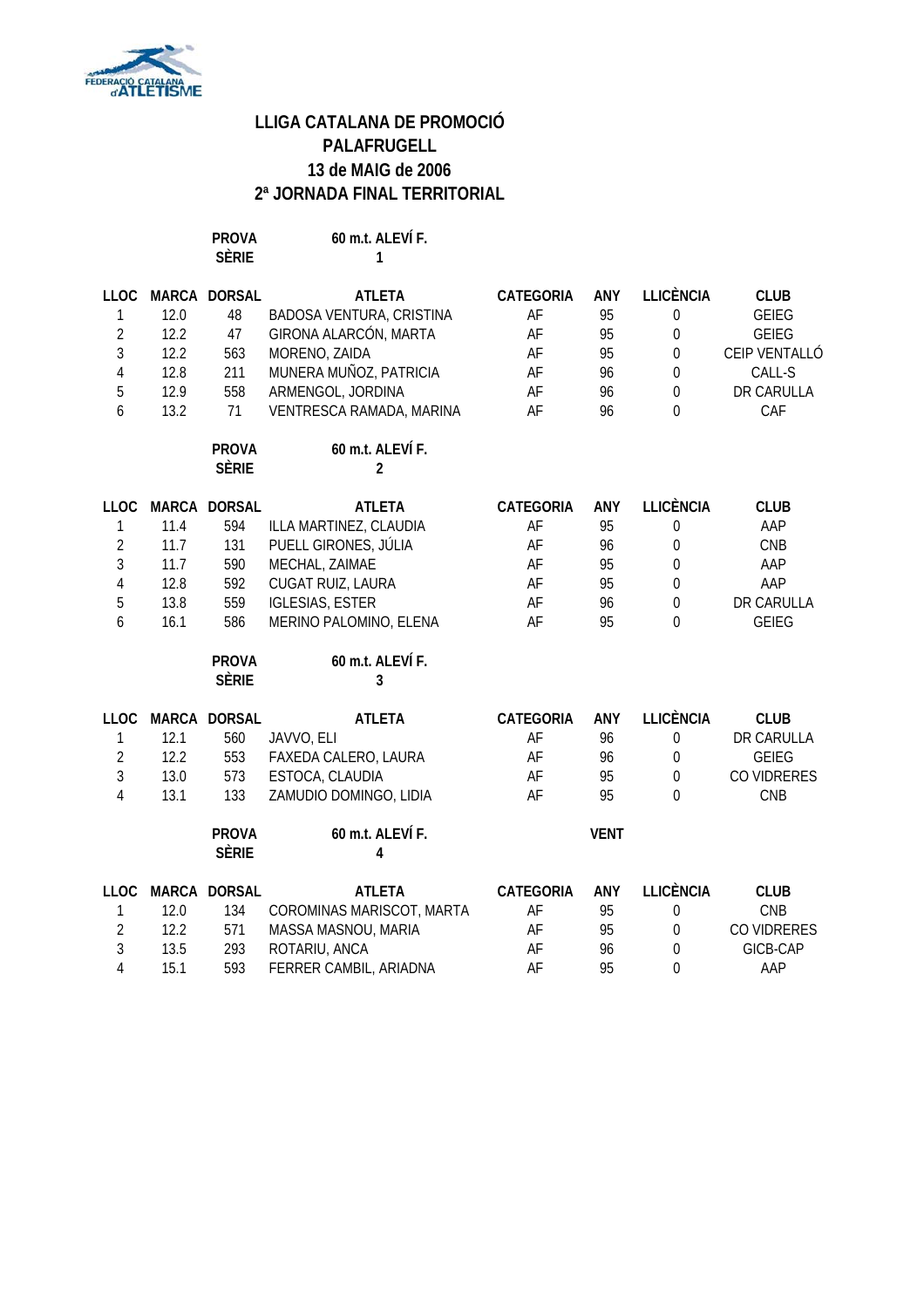

**PROVA 80 m.t. INFANTIL M. SÈRIE 1**

| TTOC. |      | <b>MARCA DORSAL</b> | ATI FTA                  | <b>CATEGORIA</b> | ANY | <b>TEICÈNCIA</b> | <b>CLUB</b>          |
|-------|------|---------------------|--------------------------|------------------|-----|------------------|----------------------|
|       | 15.8 | 58                  | MOLINER FABREGAS, MARCEL | IM               | 93  |                  | CAF                  |
|       | 16.1 | 16                  | JORDI RUBIO              | IM               | 93  | 31/1604          | <b>IES MONTSORIU</b> |
|       | 17.3 | 589                 | AYACHI, ZACARIAS         | IM               | 93  |                  | AAP                  |
|       | 17.6 | 111                 | <b>GARCIA SALA, NIL</b>  | IM               | 94  |                  | GICB-CAP             |
| г.    | 17.8 | 69                  | MOUSSAQUI, MOHAMED       | IM               | 93  |                  | CEIP VENTALLÓ        |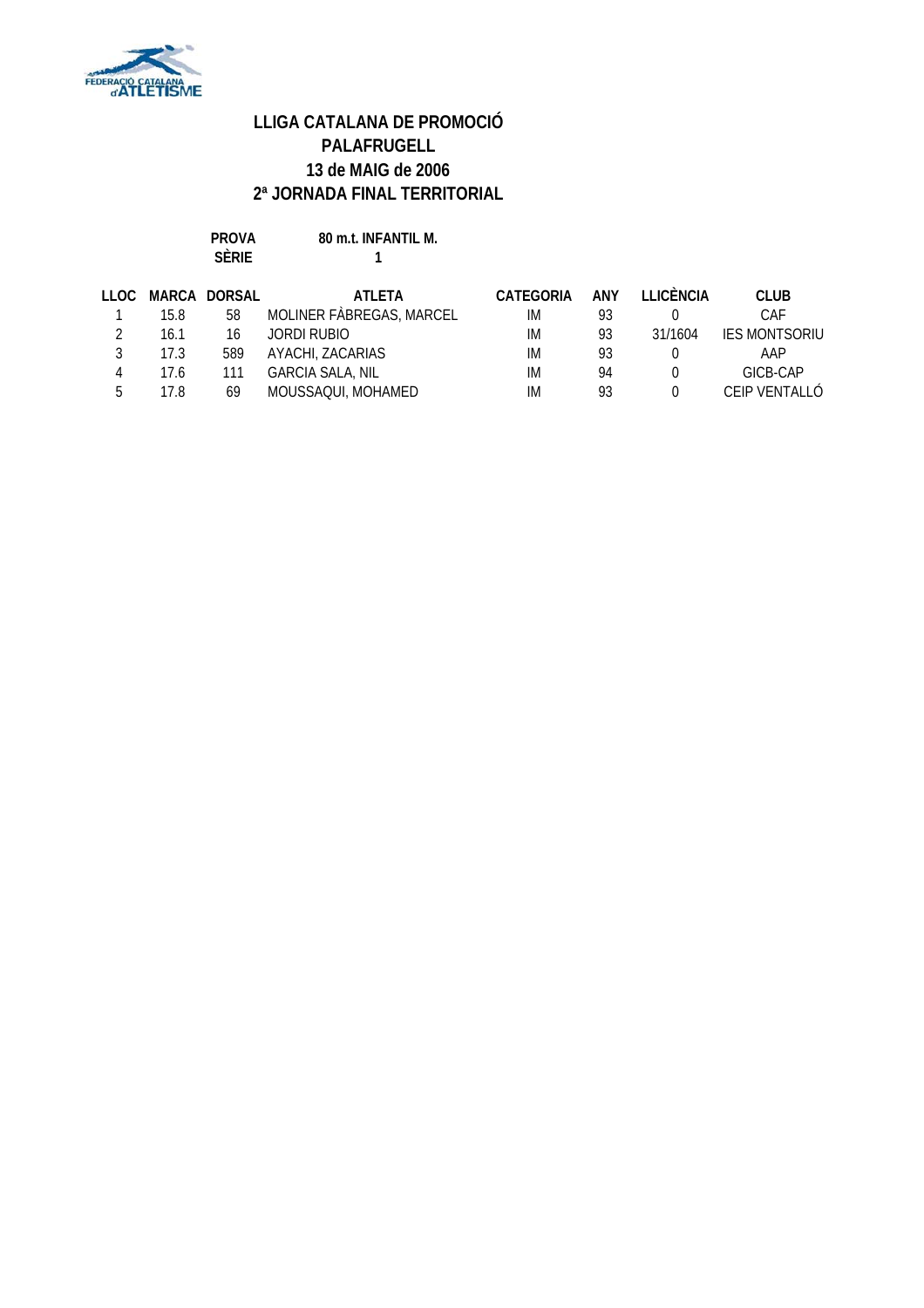

**PROVA 80 m.t. INFANTIL F. SÈRIE 1**

| 11 OC. |      | MARCA DORSAL | <b>ATLETA</b>               | CATEGORIA | ANY | I LICÈNCIA | <b>CLUB</b>          |
|--------|------|--------------|-----------------------------|-----------|-----|------------|----------------------|
|        | 15.4 | 55           | MONTERO BLESA, ARIADNA      | IF        | 93  |            | CAF                  |
|        | 16.0 | 172          | BENITEZ CUADRADO, PAULA     | IF        | 94  | 1734       | CALL-S               |
|        | 16.0 | 135          | GUERRERO PUIGDEVALL, MARINA | IF        | 94  | $\Omega$   | <b>CNB</b>           |
| 4      | 16.2 | 42           | ALSINA VIU, LAIA            | IF        | 94  | 0          | GEIFG                |
| 5      | 17.4 | 14           | <b>CHANTAL RODRÍGUEZ</b>    | IF        | 93  | 31/1599    | <b>IES MONTSORIU</b> |
|        |      | <b>PROVA</b> | 80 m.t. INFANTIL F.         |           |     |            |                      |

**SÈRIE 2**

| TT OC. |      | <b>MARCA DORSAL</b> | ATI FTA            | CATEGORIA | ANY | <b>TEICÈNCIA</b> | <b>CLUB</b>   |
|--------|------|---------------------|--------------------|-----------|-----|------------------|---------------|
|        | 16.4 | 173                 | RUIZ BAREA, AMANDA |           | 94  | 1735             | CALL-S        |
|        | 16.7 | 70                  | MORENO SALO, MARTA | IF        | 93  |                  | CAF           |
|        | 18.3 | 67                  | MORERA PIU, MARTA  | IF        | 94  |                  | CEIP VENTALLÓ |
| 4      | 19.0 | 171                 | KURYACHA, VICTORIA |           | 94  | 1733             | CALL-S        |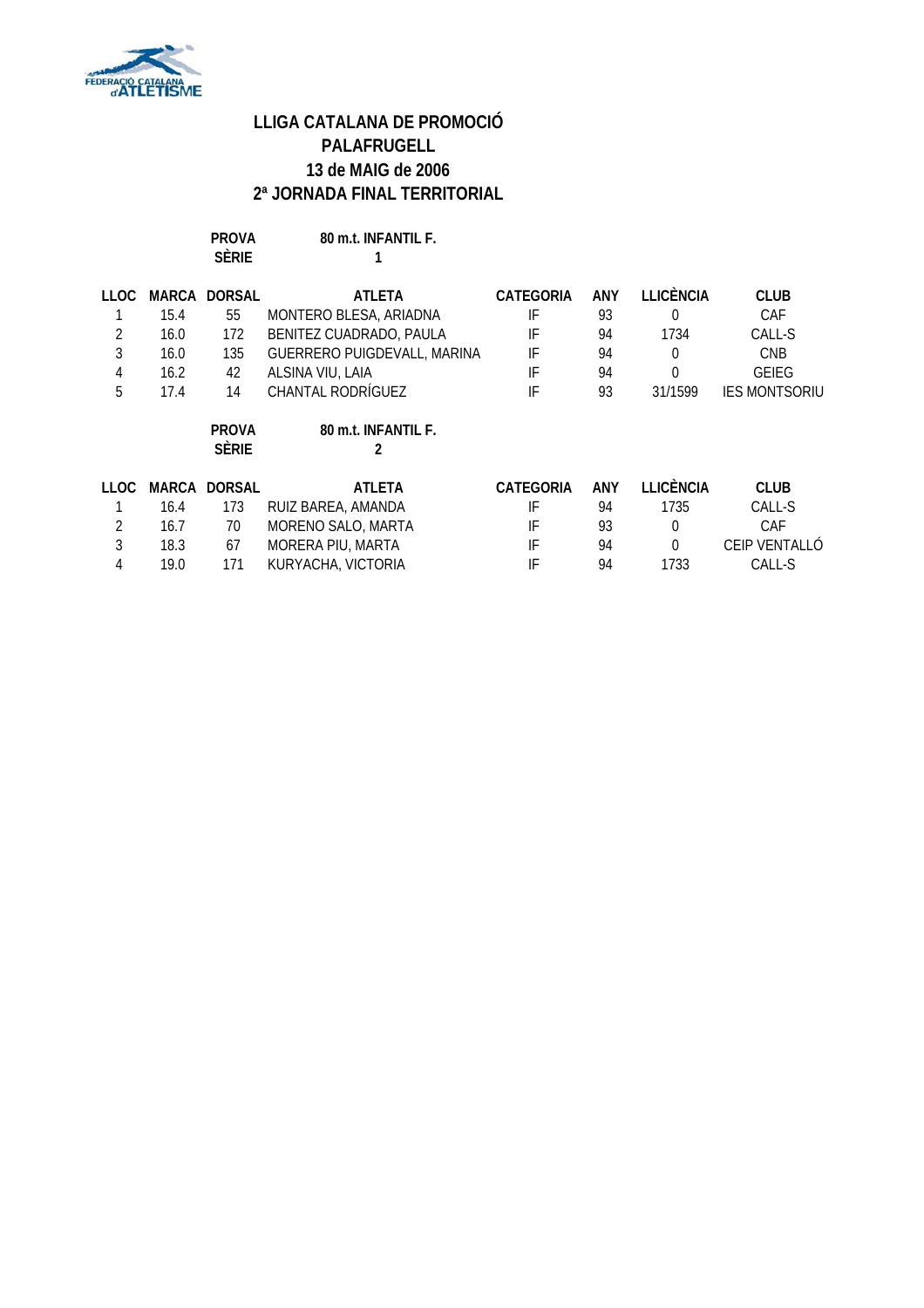

|      |       | <b>PROVA</b><br><b>SÈRIE</b> | 100 m.t. CADET M.            |                  | <b>VENT</b> | $-0,4$           |                      |
|------|-------|------------------------------|------------------------------|------------------|-------------|------------------|----------------------|
| LLOC | MARCA | <b>DORSAL</b>                | <b>ATLETA</b>                | <b>CATEGORIA</b> | <b>ANY</b>  | <b>LLICÈNCIA</b> | <b>CLUB</b>          |
|      | 15.9  | 63                           | MONTERO HERNÁNDEZ, CHRISTIAN | CM               | 91          | 0                | GICB-CAP             |
|      | 16.3  | 542                          | AMAT, DAVID                  | <b>CM</b>        | 91          | 0                | CALL-S               |
| 3    | 21.8  | 470                          | <b>BOSETAUI, MOHAMED</b>     | <b>CM</b>        | 92          | $\theta$         | GICB-CAP             |
| 4    | 22.4  | 118                          | ALABERT ALDANA, ANIOL        | <b>CM</b>        | 92          | $\Omega$         | GICB-CAP             |
|      |       | <b>PROVA</b><br><b>SÈRIE</b> | 100 m.t. CADET M.<br>2       |                  | <b>VENT</b> | 0,0              |                      |
| LLOC | MARCA | <b>DORSAL</b>                | <b>ATLETA</b>                | <b>CATEGORIA</b> | <b>ANY</b>  | <b>LLICÈNCIA</b> | <b>CLUB</b>          |
|      | 20.9  | 120                          | TAULER COMA-CROS, JOAN       | <b>CM</b>        | 91          | 0                | GICB-CAP             |
| 2    | 21.3  | 19                           | <b>FERRAN TARRÉS</b>         | <b>CM</b>        | 92          | 31/1606          | <b>IES MONTSORIU</b> |
| 3    | 21.3  | 600                          | LINARES PARAREDA, RAMON      | <b>CM</b>        | 92          |                  | S.HILARI             |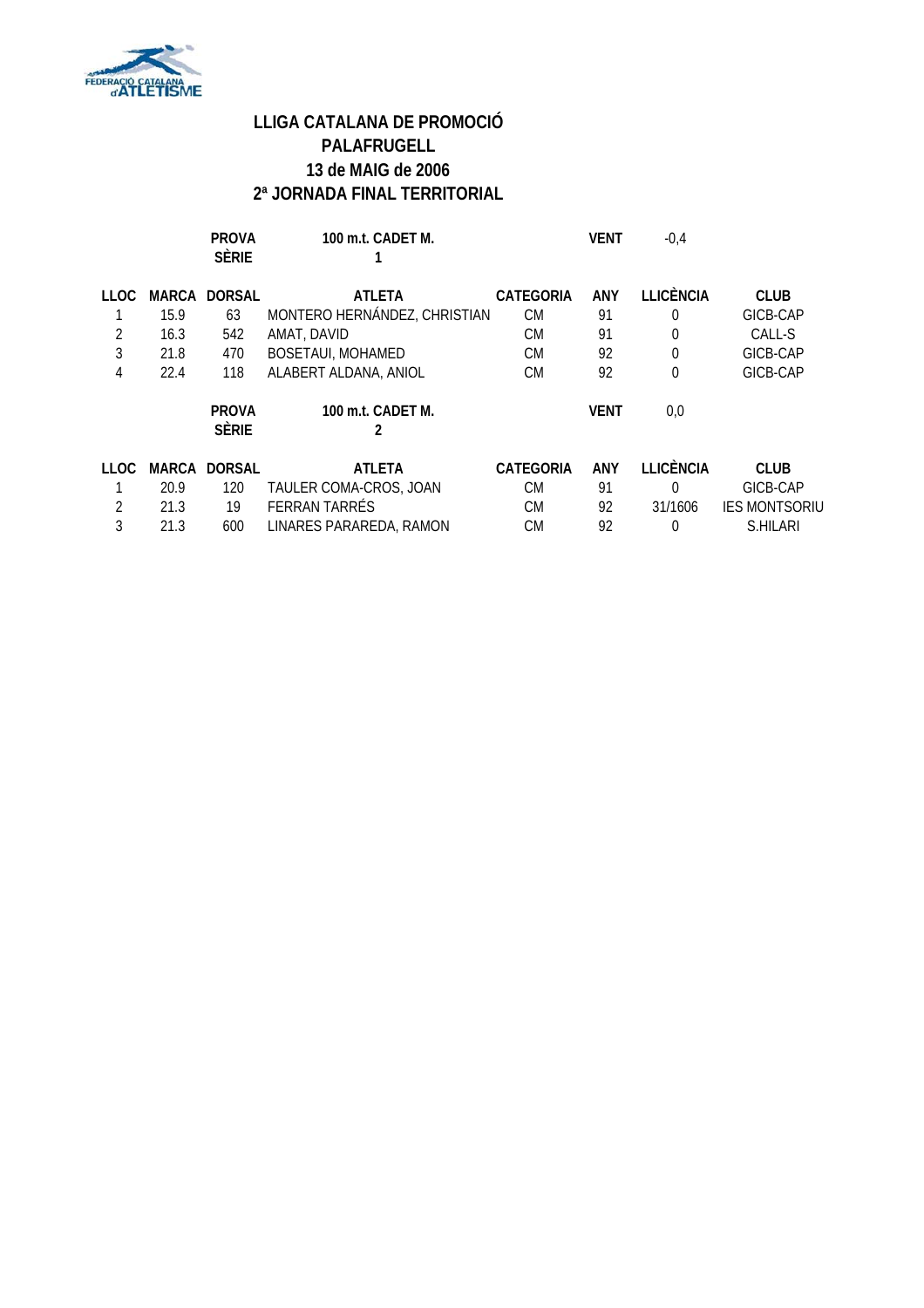

|               |      | <b>PROVA</b><br><b>SÈRIE</b> | 100 m.t. CADET F.        |                  | VENT | $-0.8$    |             |
|---------------|------|------------------------------|--------------------------|------------------|------|-----------|-------------|
| LLOC          |      | MARCA DORSAL                 | <b>ATLETA</b>            | <b>CATEGORIA</b> | ANY  | LLICÈNCIA | <b>CLUB</b> |
|               | 17.0 | 465                          | MAZUELA ALONSO, CRISTINA | СF               | 91   | $\Omega$  | CORNELLA    |
| $\mathcal{P}$ | 20.0 | 123                          | SUBIRANA FRIGOLA, ANNA   | СF               | 91   | 0         | GICB-CAP    |
| 3             | 20.5 | 464                          | TIMPA, SANDA VALERIA     | СF               | 91   | 0         | GICB-CAP    |
| 4             | 21.7 | 125                          | FERRER ROMERO, CLAUDIA   | СF               | 92   | 0         | GICB-CAP    |
| 5             | 23.3 | 126                          | MIRET PUIG, PRABHA       | СF               | 91   | 0         | GICB-CAP    |
|               |      |                              |                          |                  |      |           |             |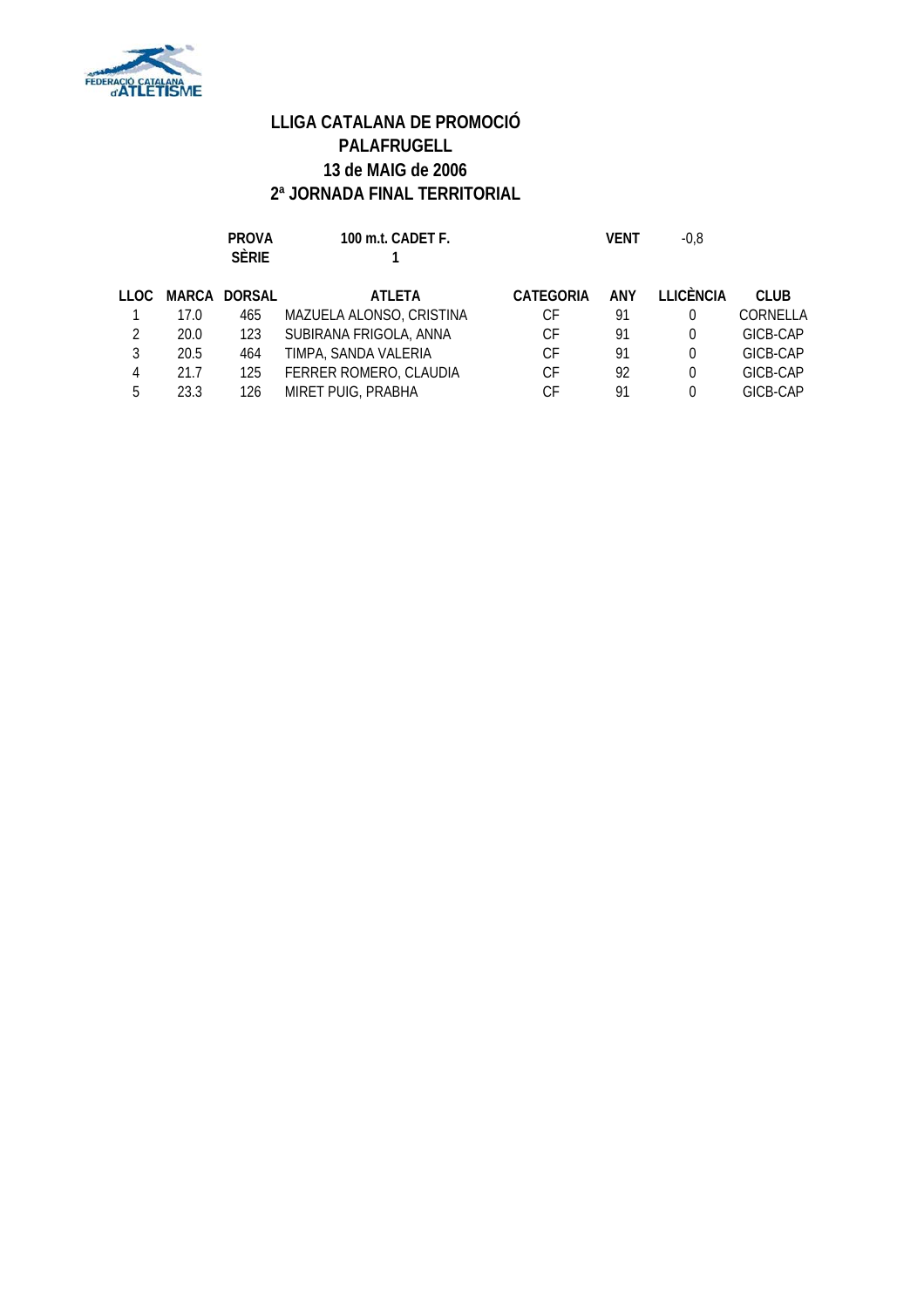

#### **PROVA 1000 m. INFANTIL M.**

|    |        | LLOC MARCA DORSAL | ATLETA                    | CATEGORIA | <b>ANY</b> | LLICÈNCIA | CLUB     |
|----|--------|-------------------|---------------------------|-----------|------------|-----------|----------|
|    | 3:32.9 | 589               | AYACHI, ZACARIAS          | IM.       | 93         |           | AAP      |
|    | 3:34.0 | 601               | FONTCUBERTA REDON, MARCEL | IM        | 94         |           | AAC.     |
| २  | 3:35.1 | 111               | GARCIA SALA, NIL          | IM        | 94         |           | GICB-CAP |
|    | 3:43.0 | 598               | AYACHI, MOHAMED           | AM        | 95         |           | AAP      |
| 5. | 3:51.0 | 110               | ALABERT ALDANA, MARTÍ     | IM        | 94         |           | GICB-CAP |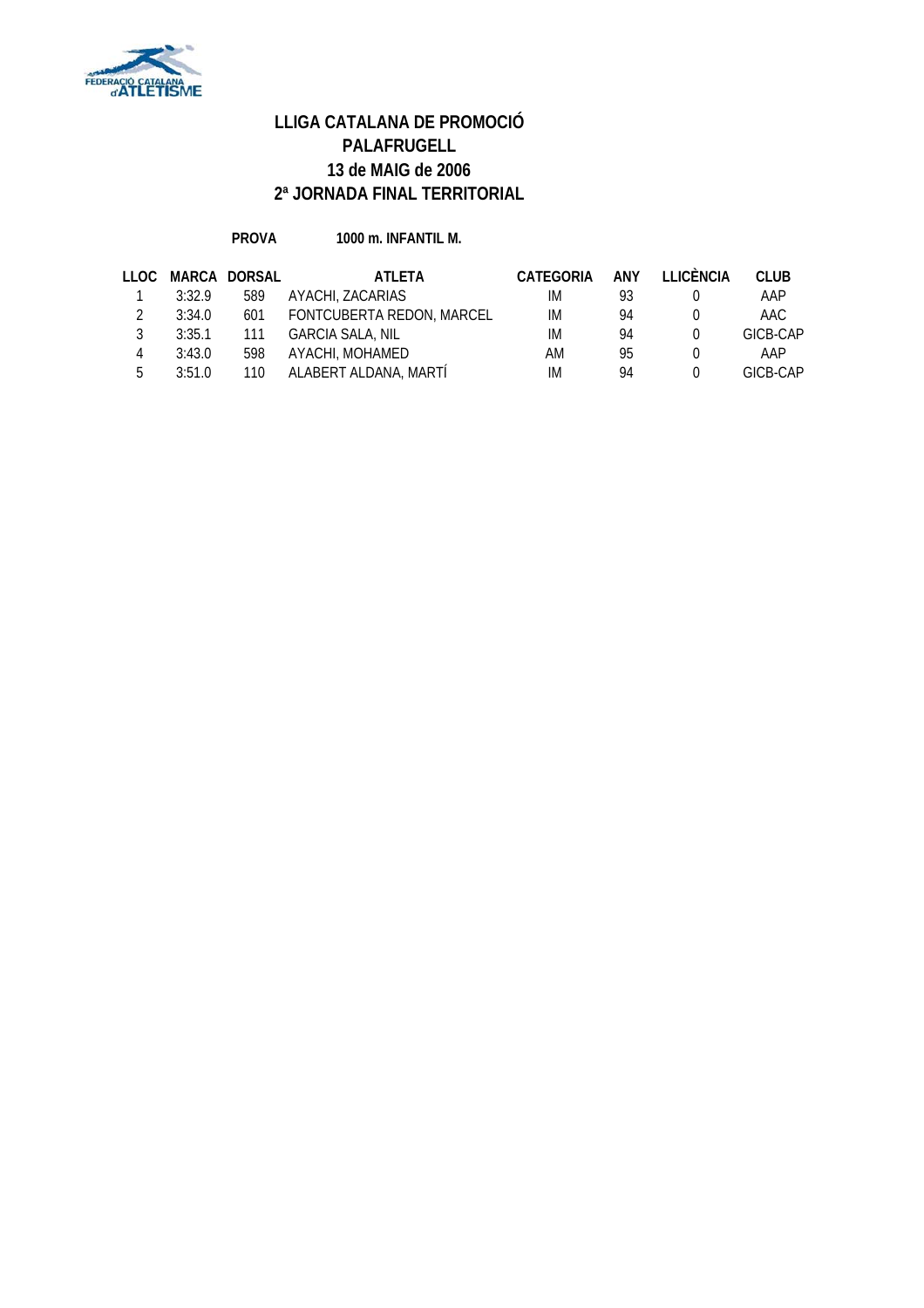

**PROVA 1000 m. INFANTIL F.**

| 11 OC. |        | <b>MARCA DORSAL</b> | <b>ATLETA</b>                | <b>CATEGORIA</b> | <b>ANY</b> | <b>LLICÈNCIA</b> | <b>CLUB</b>          |
|--------|--------|---------------------|------------------------------|------------------|------------|------------------|----------------------|
|        | 3:25.6 | 8                   | ANNA QUÍLEZ                  | IF               | 94         | 31/1568          | <b>VEDRUNA</b>       |
|        | 3:26.5 | 172                 | BENITEZ CUADRADO, PAULA      | IF               | 94         | 1734             | CALL-S               |
| 3      | 3:33.8 | 135                 | GUERRERO PUIGDEVALL, MARINA  | IF               | 94         | 0                | <b>CNB</b>           |
| 4      | 3:40.1 | 199                 | <b>ESPIGULE PONS, GISELA</b> | IF               | 93         | 0                | CAF                  |
| 5      | 3:51.3 | 173                 | RUIZ BAREA, AMANDA           | IF               | 94         | 1735             | CALL-S               |
| 6      | 3:58.2 | 582                 | RUSCALLEDA RAMIREZ, SARA     | IF               | 93         | 0                | CA CALELLA           |
|        | 4:00.1 | 14                  | CHANTAL RODRÍGUEZ            | IF               | 93         | 31/1599          | <b>IES MONTSORIU</b> |
| 8      | 4:11.4 |                     | ANNA BOHILS                  | IF               | 93         | 31/1596          | <b>IES MONTSORIU</b> |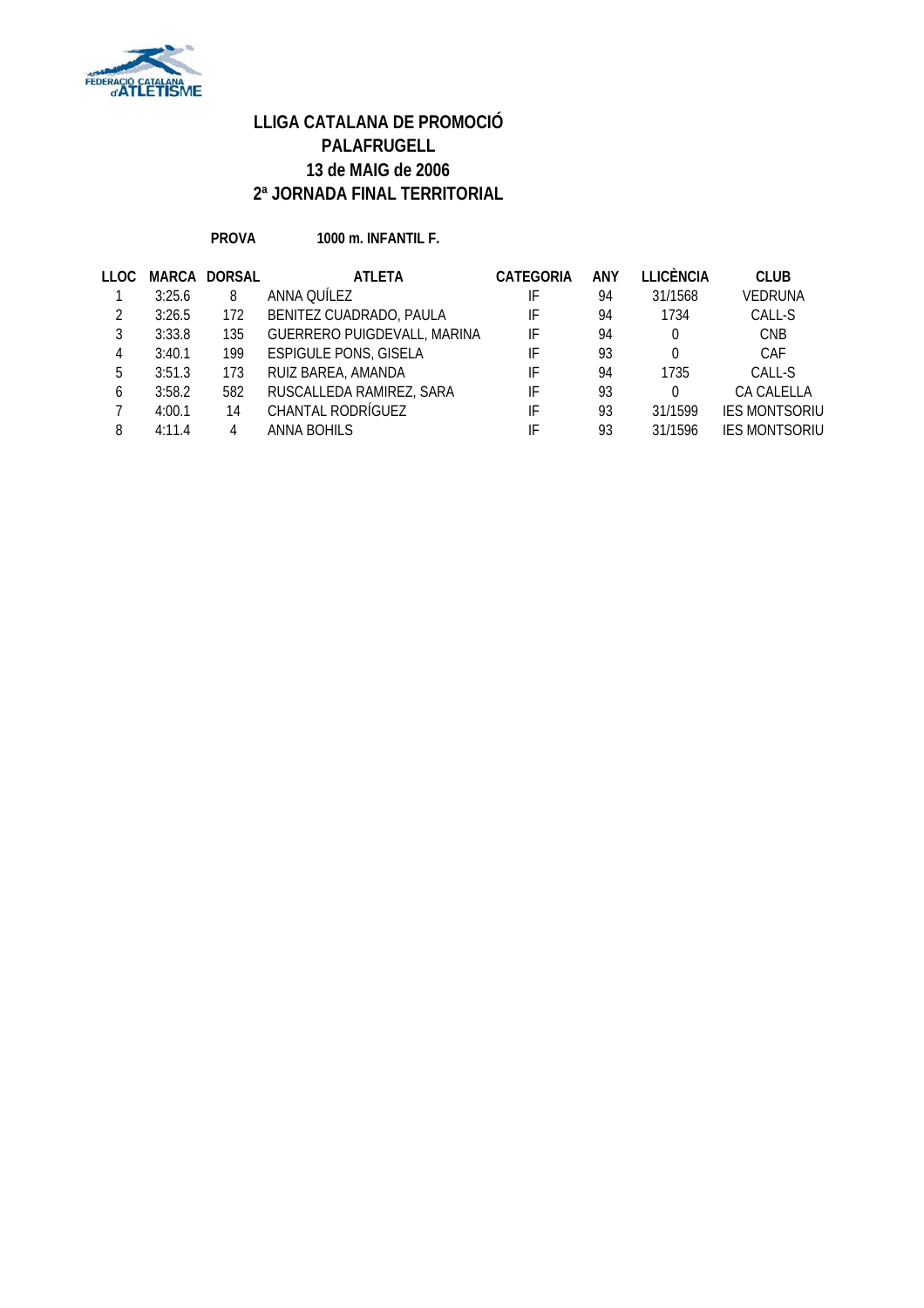

**PROVA 1000 m. CADET M.**

| TT OC. |        | <b>MARCA DORSAL</b> | <b>ATLETA</b>               | <b>CATEGORIA</b> | ANY | <b>LLICÈNCIA</b> | <b>CLUB</b>  |
|--------|--------|---------------------|-----------------------------|------------------|-----|------------------|--------------|
|        | 2:47.8 | 285                 | CARRILLO VIÑAS, JOSEP RAMON | СM               | 91  | 0                | <b>GEIEG</b> |
|        | 2:58.4 | 190                 | MONTIEL SANZ, ALBERTO       | CM.              | 91  | 1752             | CALL-S       |
|        | 3:07.6 | 146                 | CONGOST SABATER, PAU        | СM               | 91  | 15263            | <b>CNB</b>   |
| 4      | 3:11.1 | 198                 | WHITLAU TEIXIDO, NICK       | СM               | 91  | $\Omega$         | <b>GEIEG</b> |
| 5      | 3:12.4 | 542                 | AMAT, DAVID                 | СM               | 91  | 0                | CALL-S       |
| 6      | 3:17.1 | 600                 | LINARES PARAREDA, RAMON     | <b>CM</b>        | 92  | $\Omega$         | S.HILARI     |
|        | 3:32.9 | 144                 | BRUGUER BOSCH, ARNAU        | СM               | 91  | 15262            | <b>CNB</b>   |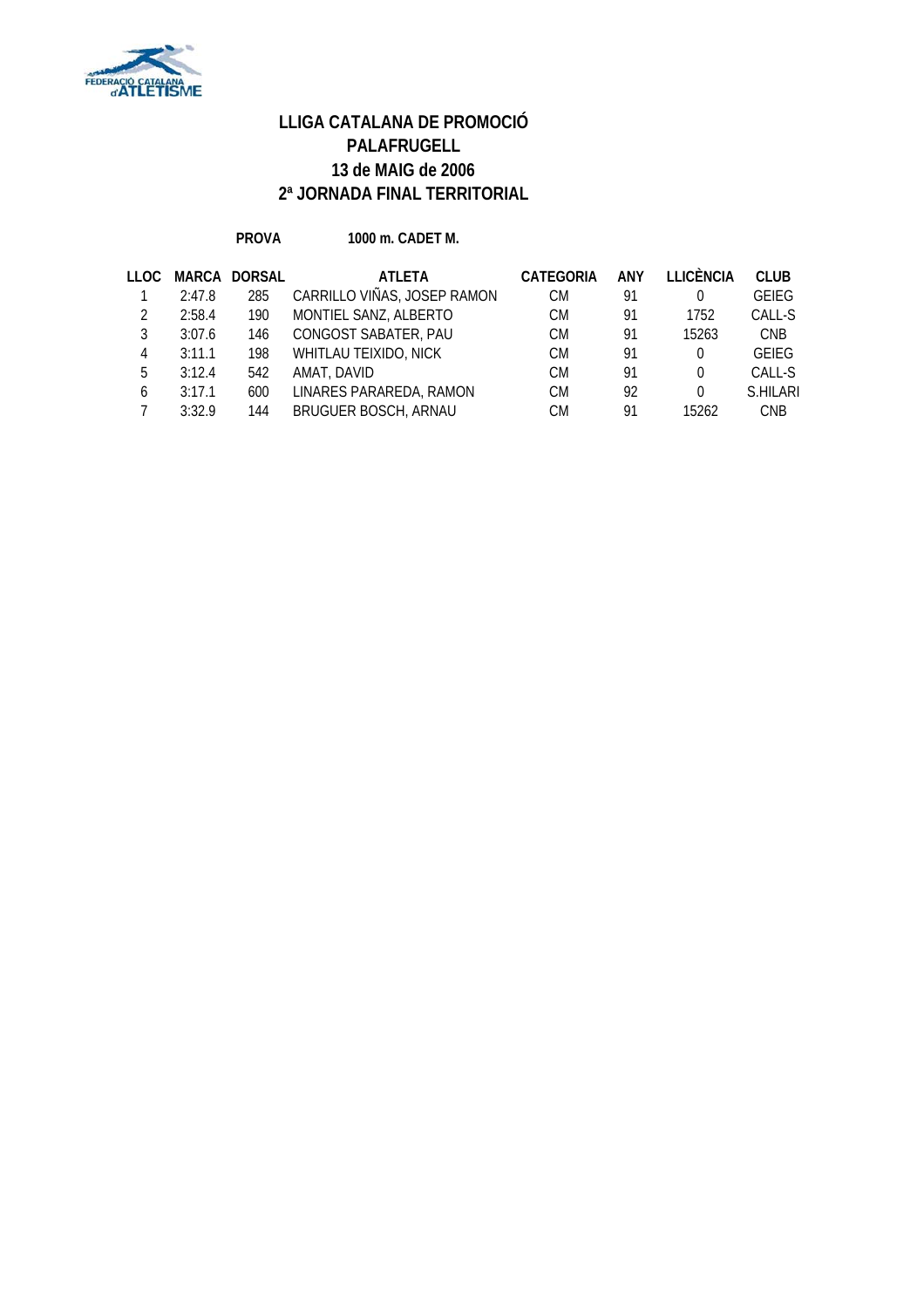

#### **PROVA 1000 m. CADET F.**

|               |        | LLOC MARCA DORSAL | ATI FTA                     | CATEGORIA | ANY | LI ICÈNCIA   | CLUB         |
|---------------|--------|-------------------|-----------------------------|-----------|-----|--------------|--------------|
|               | 3:15.4 | 85                | SANTOS FERRES, JÚLIA        | CE.       | Q2. | $\prime$ ()  | CNO          |
| $\mathcal{L}$ | 3:21.1 |                   | 28 ESCRIBANO ROCAS, JÈSSICA | CE.       | 91  | CT15374      | <b>GEIFG</b> |
| २             | 3:25.3 |                   | 123 SUBIRANA FRIGOLA, ANNA  | C.F       | 91  | $\mathbf{U}$ | GICB-CAP     |
|               | 3.394  |                   | 193 MARTINEZ GOBEL, NADINE  | CE.       | 92  | 1755         | CALL-S       |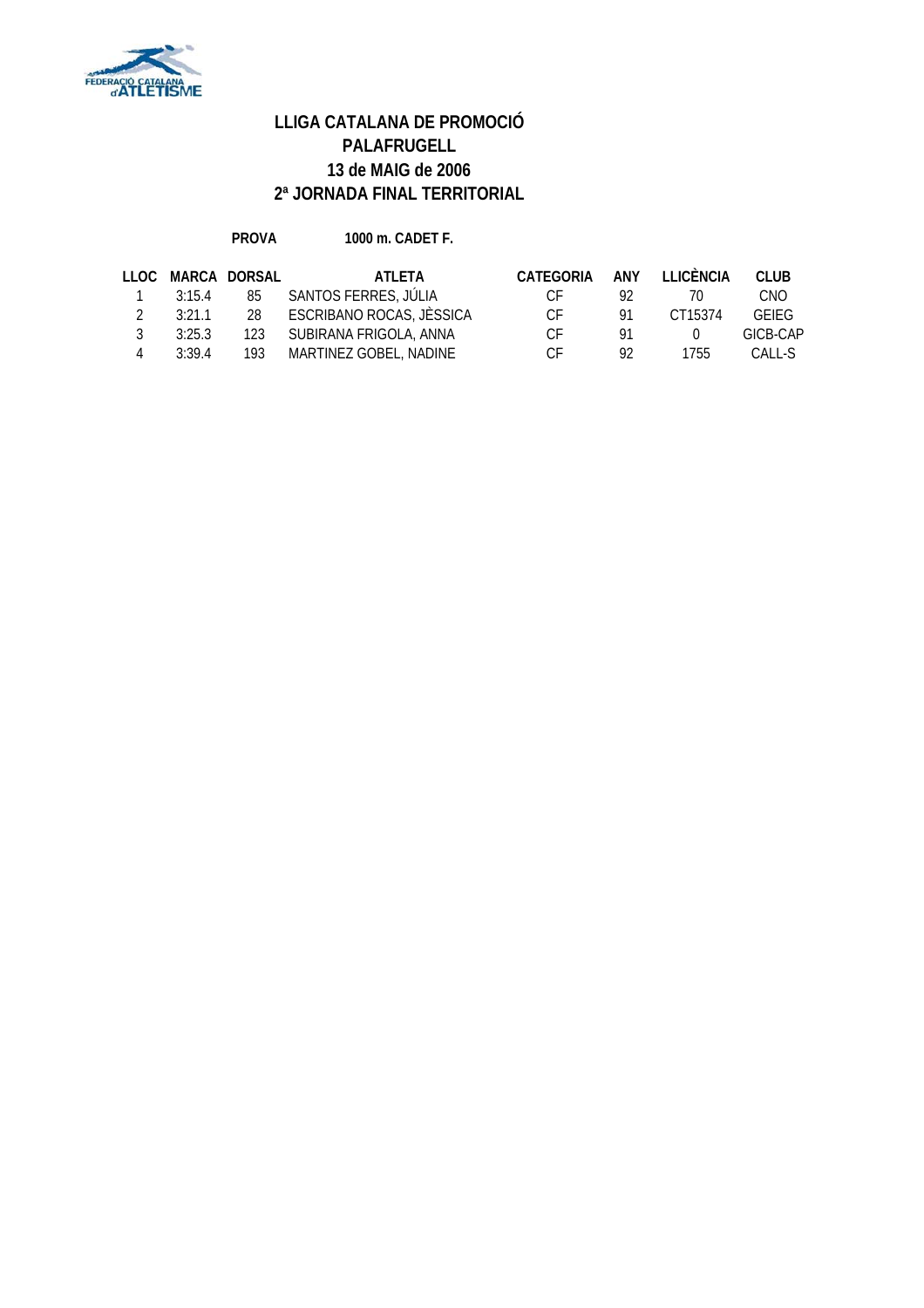

**PROVA 2000 m. MARXA ALEVÍ M.**

**LLOC MARCA DORSAL ATLETA CATEGORIA ANY LLICÈNCIA CLUB**

PROVA SUSPESA PER MANCA DE PARTICIPANTS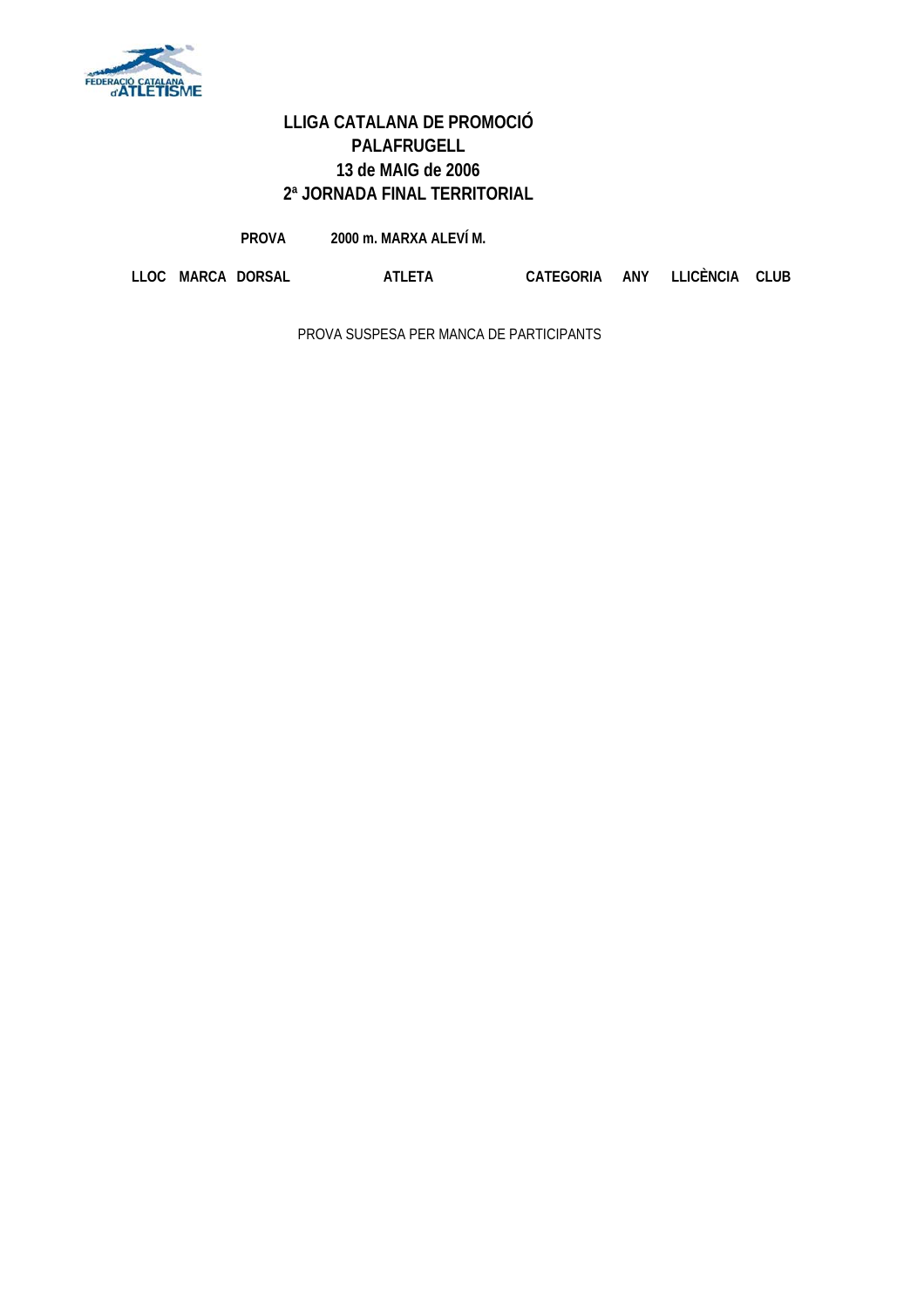

#### **PROVA 2000 m. MARXA ALEVÍ F.**

|         | LLOC MARCA DORSAL | ATI FTA                               | CATEGORIA ANY LLICÈNCIA CLUB |      |              |              |
|---------|-------------------|---------------------------------------|------------------------------|------|--------------|--------------|
|         |                   | 15:19.3 134 COROMINAS MARISCOT, MARTA | AF                           | 95 L | $\mathbf{U}$ | CNB          |
| 15:20.7 |                   | 47 GIRONA ALARCÓN, MARTA              | AF                           | 95.  | $^{\circ}$   | <b>GEIFG</b> |
| RET     | 586               | MERINO PALOMINO, ELENA                | AF                           | 95.  | $^{\circ}$   | <b>GEIFG</b> |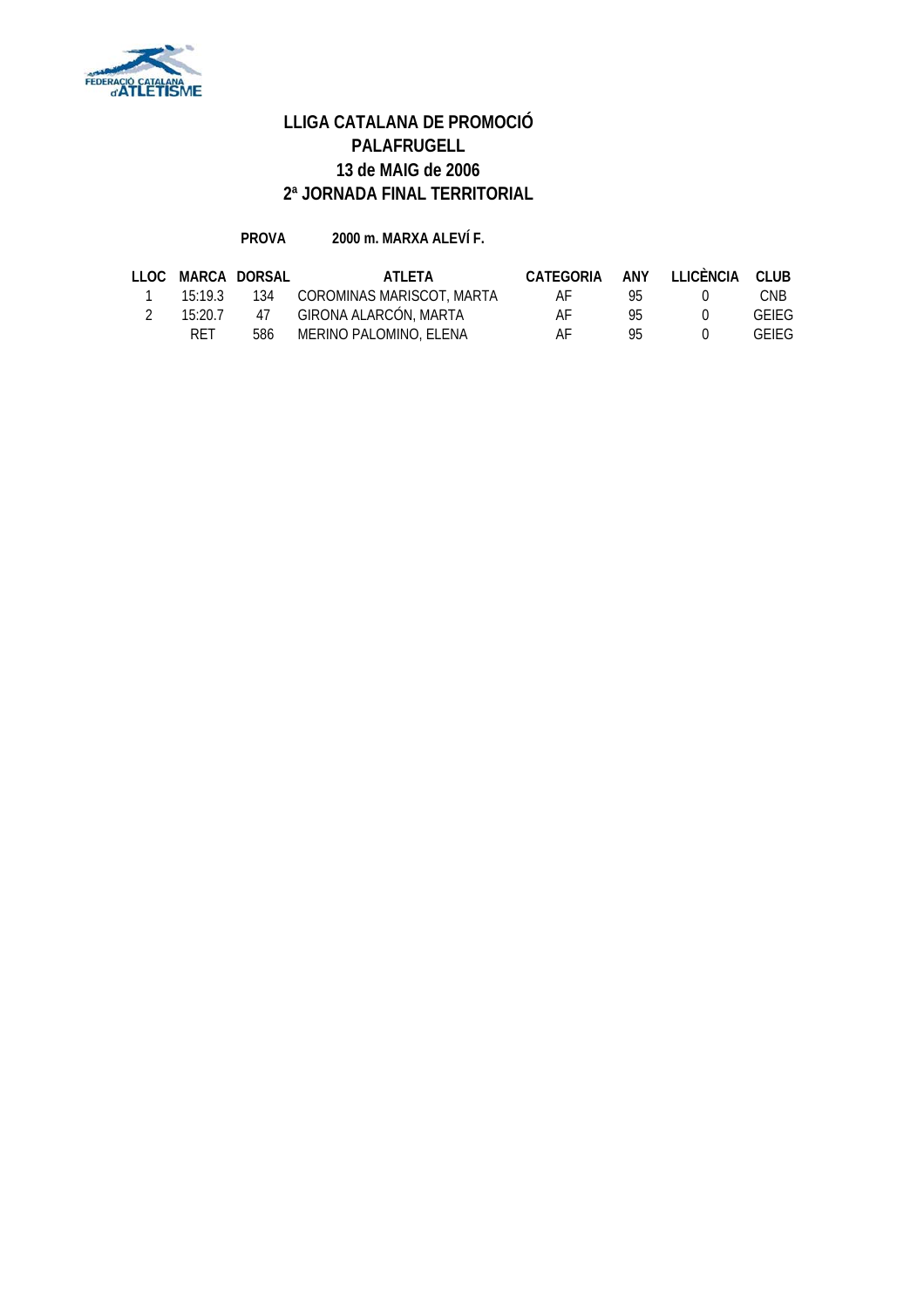

**PROVA 4 x 60 m. ALEVÍ M.**

| LLOC | MARCA | <b>DORSAL</b> | <b>ATLETA</b>             | <b>CATEGORIA</b> | <b>ANY</b> | <b>LLICÈNCIA</b> | <b>CLUB</b> |
|------|-------|---------------|---------------------------|------------------|------------|------------------|-------------|
|      | 40.4  | 597           | FERRE SANCHEZ, ALEIX      | AM               | 95         | 0                | AAP         |
|      |       | 591           | BAYONA PINO, GERARD       | AM               | 95         | 0                | AAP         |
|      |       | 595           | MARTI LLOBET, SALVI       | AM               | 95         | 0                | AAP         |
|      |       | 596           | NEJMI, MOUNIR             | AM               | 96         | 0                | AAP         |
|      | 41.2  | 290           | AZAR, MOHAMED             | AM               | 95         | $\Omega$         | GICB-CAP    |
|      |       | 291           | DARKAOUI, OUALID          | AM               | 95         | $\theta$         | GICB-CAP    |
|      |       | 292           | CHOUDNA, TOUFIK           | AM               | 95         | $\theta$         | GICB-CAP    |
|      |       | 550           | <b>BADDOU, EL HOUSSIN</b> | AM               | 95         | 0                | GICB-CAP    |
| 3    | 43.0  | 289           | AABOUBOU, SAID            | AM               | 96         | $\Omega$         | GICB-CAP    |
|      |       | 551           | KICHOUHI, AHMED           | AM               | 95         | $\theta$         | GICB-CAP    |
|      |       | 469           | EL AASRAOUI, YOUSSEF      | AM               | 95         | $\theta$         | GICB-CAP    |
|      |       | 107           | MASSA PIRES, NARCÍS       | AM               | 95         | 0                | GICB-CAP    |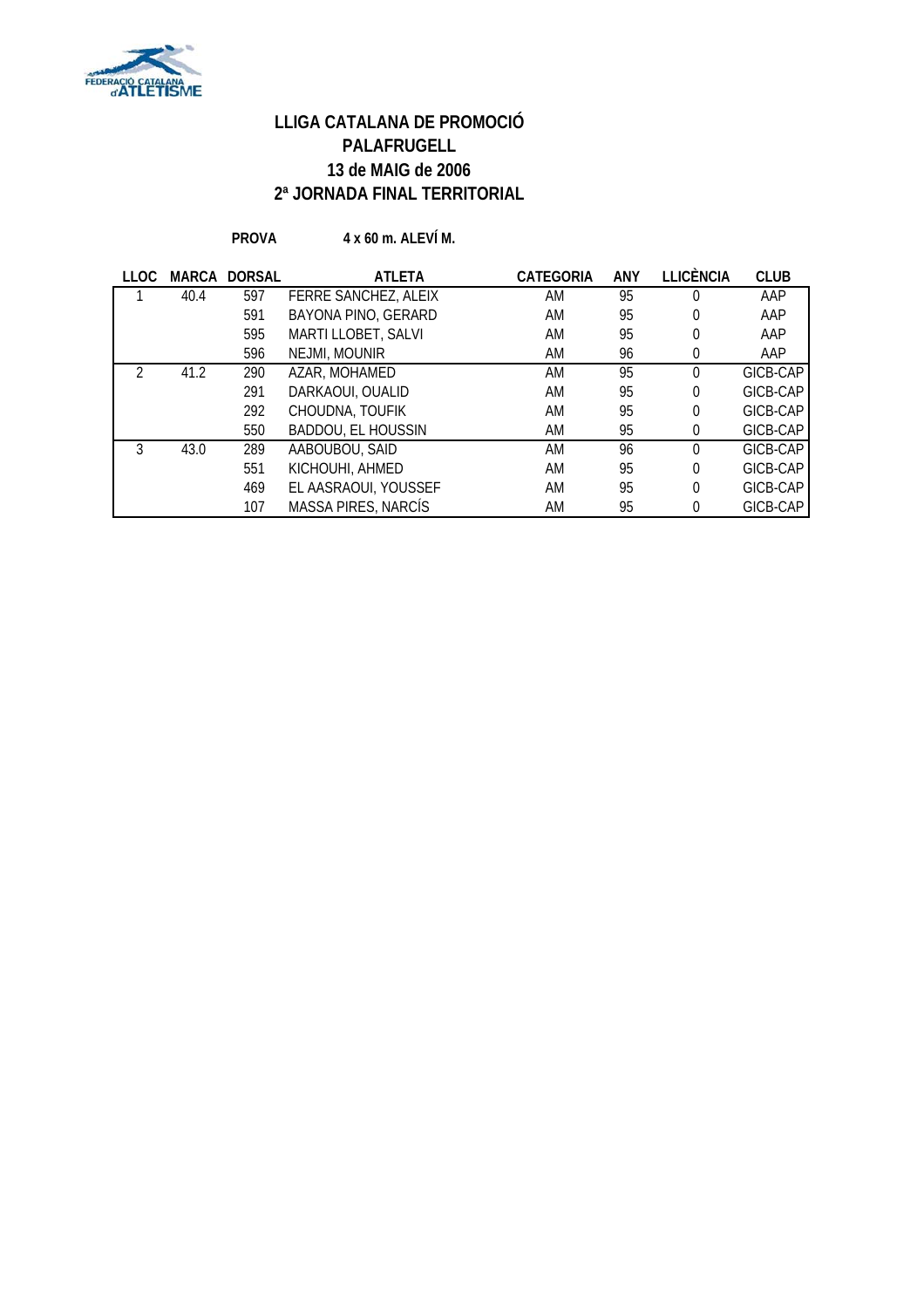

**PROVA 4 x 60 m. ALEVÍ F.**

| <b>LLOC</b> | <b>MARCA</b> | <b>DORSAL</b> | <b>ATLETA</b>                   | <b>CATEGORIA</b> | <b>ANY</b> | <b>LLICÈNCIA</b> | <b>CLUB</b>   |
|-------------|--------------|---------------|---------------------------------|------------------|------------|------------------|---------------|
|             | 40.7         | 133           | ZAMUDIO DOMINGO, LIDIA          | AF               | 95         |                  | <b>CNB</b>    |
|             |              | 134           | COROMINAS MARISCOT, MARTA       | AF               | 95         | 0                | <b>CNB</b>    |
|             |              | 563           | MORENO, ZAIDA                   | AF               | 95         | 0                | CEIP VENTALLÓ |
|             |              | 131           | PUELL GIRONES, JÚLIA            | AF               | 96         | 0                | <b>CNB</b>    |
|             | 41.5         | 586           | MERINO PALOMINO, ELENA          | AF               | 95         |                  | <b>GEIEG</b>  |
|             |              | 48            | <b>BADOSA VENTURA, CRISTINA</b> | AF               | 95         |                  | <b>GEIEG</b>  |
|             |              | 553           | FAXEDA CALERO, LAURA            | AF               | 96         |                  | <b>GEIEG</b>  |
|             |              | 47            | GIRONA ALARCÓN, MARTA           | AF               | 95         |                  | <b>GEIEG</b>  |
|             | 41.8         | 590           | MECHAL, ZAIMAE                  | AF               | 95         |                  | AAP           |
|             |              | 593           | FERRER CAMBIL, ARIADNA          | AF               | 95         |                  | AAP           |
|             |              | 594           | ILLA MARTINEZ, CLAUDIA          | AF               | 95         |                  | AAP           |
|             |              | 592           | CUGAT RUIZ, LAURA               | AF               | 95         |                  | AAP           |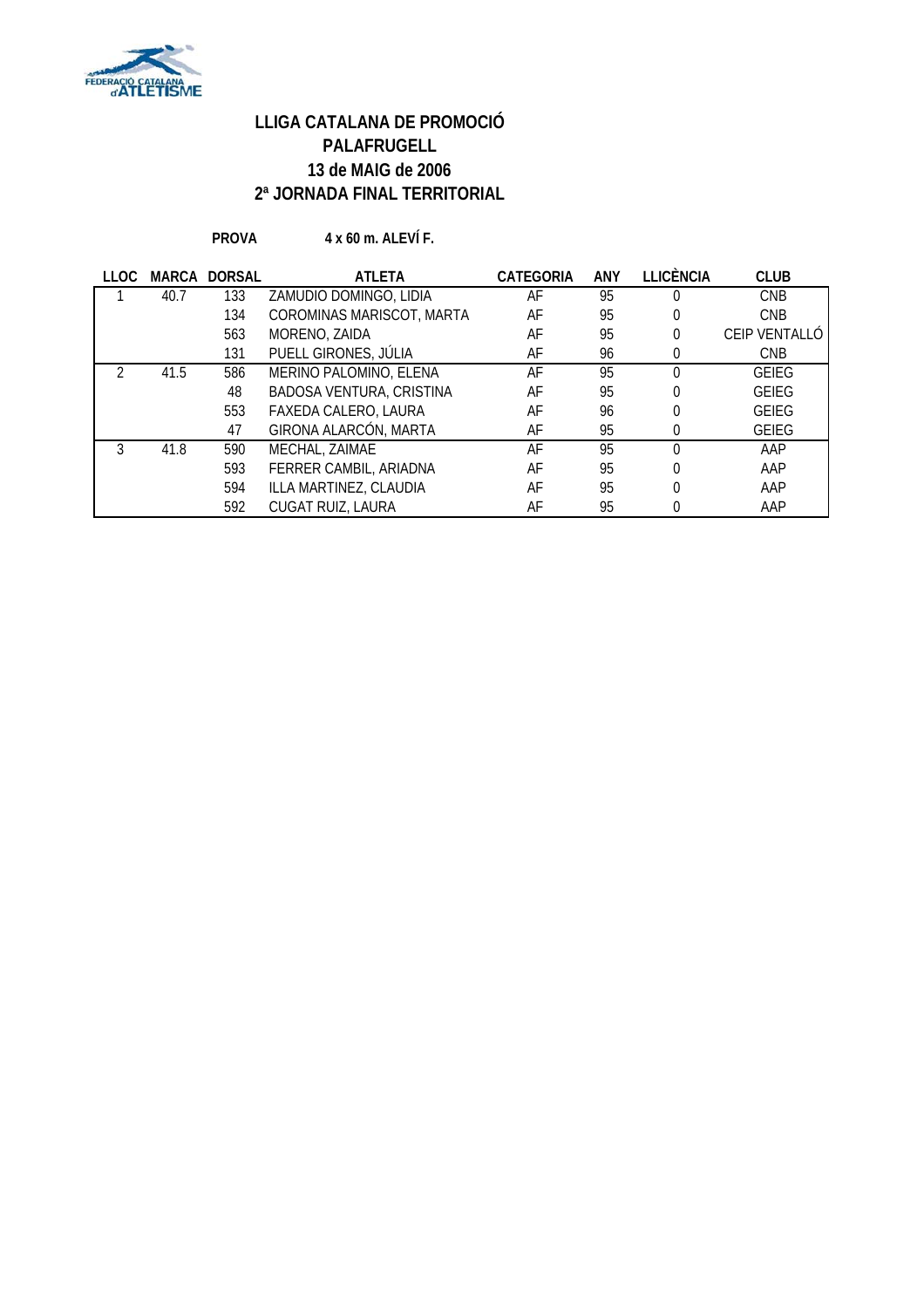

**PROVA 4 x 200 m. INFANTIL F.**

| LLOC | <b>MARCA</b> | <b>DORSAL</b> | <b>ATLETA</b>                | <b>CATEGORIA</b> | ANY | <b>LLICÈNCIA</b> | <b>CLUB</b> |
|------|--------------|---------------|------------------------------|------------------|-----|------------------|-------------|
|      | 2:09.3       | 583           | SOLANO CALVENTE, IDOIA       | IF               | 93  | 0                | CA CALELLA  |
|      |              | 582           | RUSCALLEDA RAMIREZ, SARA     | IF               | 93  | 0                | CA CALELLA  |
|      |              | 584           | DURAN LLIGOÑA, ALBA          | IF               | 93  | 0                | CA CALELLA  |
|      |              | 581           | ORTIZ NAVARRO, SARA          | IF               | 93  | 0                | CA CALELLA  |
|      | 2:11.4       | 138           | CASTELLVELL BELLA, CLARA     | IF               | 93  | 0                | <b>CNB</b>  |
|      |              | 140           | BATLLES CAMPMANY, LAURA      | IF               | 93  | 0                | <b>CNB</b>  |
|      |              | 139           | ZAMUDIO DOMINGO, MARINA      | IF               | 93  | 0                | <b>CNB</b>  |
|      |              | 135           | GUERRERO PUIGDEVALL, MARINA  | IF               | 94  | 0                | <b>CNB</b>  |
| 3    | 2:11.8       | 171           | KURYACHA, VICTORIA           | IF               | 94  | 1733             | CALL-S      |
|      |              | 181           | MONTIEL SANCHEZ, LAURA       | IF               | 94  | 1743             | CALL-S      |
|      |              | 172           | BENITEZ CUADRADO, PAULA      | IF               | 94  | 1734             | CALL-S      |
|      |              | 173           | RUIZ BAREA, AMANDA           | IF               | 94  | 1735             | CALL-S      |
|      | 2:12.8       | 199           | <b>ESPIGULE PONS, GISELA</b> | IF               | 93  | 0                | CAF         |
|      |              | 56            | HUERCIO PUENTES, Mª DEL MAR  | IF               | 93  | 0                | CAF         |
|      |              | 55            | MONTERO BLESA, ARIADNA       | IF               | 93  | 0                | CAF         |
|      |              | 70            | MORENO SALO, MARTA           | IF               | 93  | 0                | CAF         |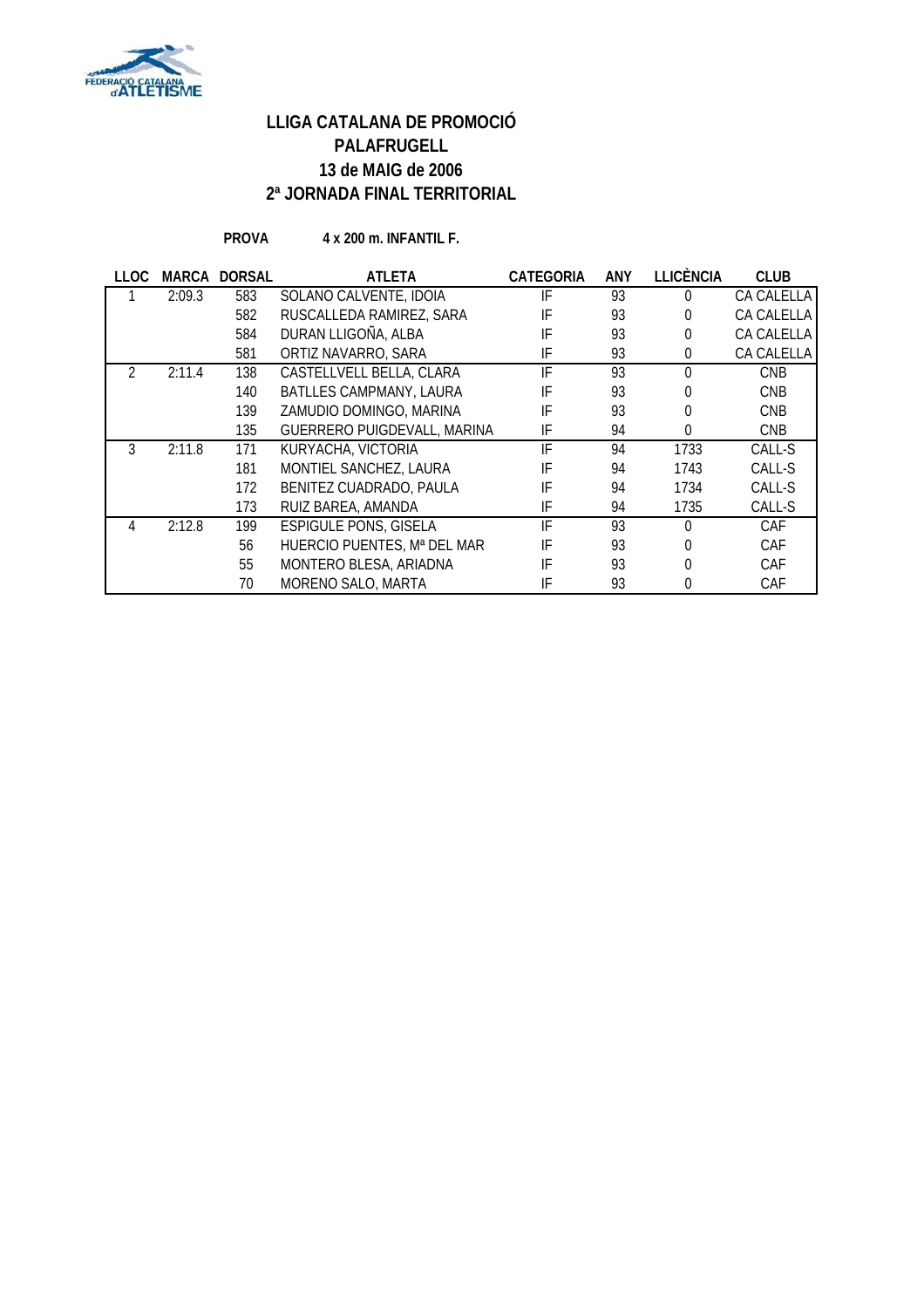

#### **PROVA 4 x 200 m. INFANTIL F.**

| LLOC |        | MARCA DORSAL | ATI FTA                 | <b>CATEGORIA</b> | ANY | <b>TEICÈNCIA</b> | CLUB.    |
|------|--------|--------------|-------------------------|------------------|-----|------------------|----------|
|      | 2:16.6 |              | <b>GARCIA SALA, NIL</b> | IM               | 94  |                  | GICB-CAP |
|      |        |              | IRUELA MASSA, JULIÀ     | IM               | 94  |                  | GICB-CAP |
|      |        | 110          | ALABERT ALDANA, MARTÍ   | IM               | 94  |                  | GICB-CAP |
|      |        | 107          | MASSA PIRES, NARCÍS     | AM               | 95  |                  | GICB-CAP |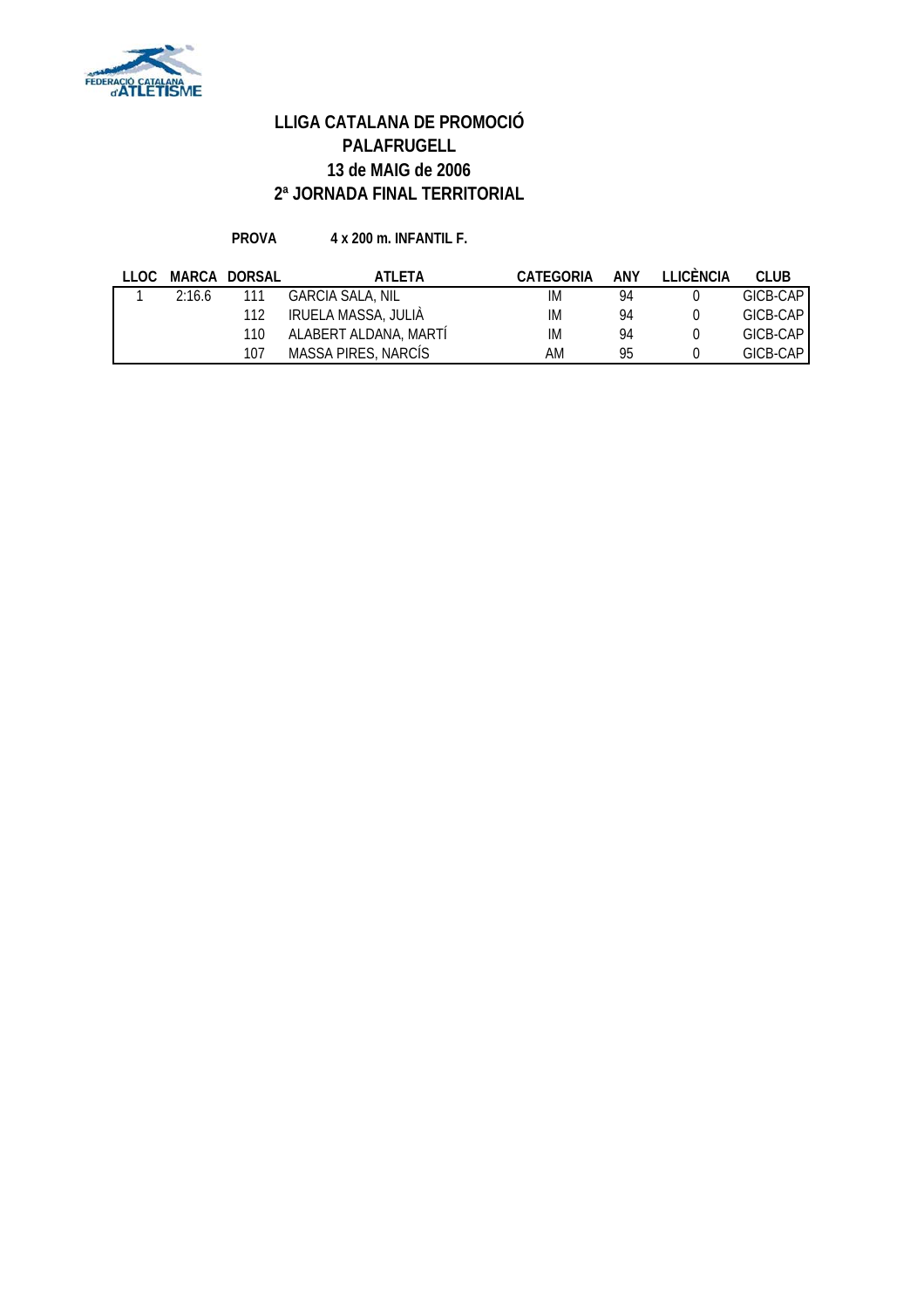

**PROVA LLARGADA ALEVI M.**

| LLOC           | <b>MARCA</b> | <b>DORSAL</b> | <b>ATLETA</b>             | CAT. | ANY | <b>LLICÈNCIA</b> | <b>CLUB</b>    |      | 2    | 3    |
|----------------|--------------|---------------|---------------------------|------|-----|------------------|----------------|------|------|------|
|                | 3,78         | 598           | AYACHI, MOHAMED           | AM   | 95  | $\mathbf{0}$     | AAP            | 3,68 | 3,78 | 3,72 |
| $\overline{2}$ | 3,62         | 49            | DEL RIO ESCRIBANO, VICTOR | AM   | 95  | $\mathbf 0$      | <b>GEIEG</b>   | 3,62 | 3,4  | 3,5  |
| 3              | 3,58         | 550           | BADDOU, EL HOUSSIN        | AM   | 95  | $\mathbf 0$      | GICB-CAP       | 3    | 3,4  | 3,58 |
| 4              | 3,53         | 580           | FERRER ARTIGAS, GERARD    | AM   | 96  | $\mathbf 0$      | V. ARBUCIES    | 3,46 | 3,26 | 3,53 |
| 5              | 3,49         | 207           | GINÉS GUIXERAS, ALBERT    | AM   | 95  | $\mathbf 0$      | <b>GEIEG</b>   | X    | 3,18 | 3,49 |
| 6              | 3,34         | 3             | ORIOL BELISARIO           | AM   | 96  | 31/1569          | <b>VEDRUNA</b> | 3,34 | X    | 3,21 |
| 7              | 3,30         | 292           | CHOUDNA, TOUFIK           | AM   | 95  | $\mathbf 0$      | GICB-CAP       | 3,06 | 3,3  | X    |
| 8              | 3,25         | 291           | DARKAOUI, OUALID          | AM   | 95  | 0                | GICB-CAP       | 2,83 | 3,25 | 3,03 |
| 9              | 3,19         | 11            | <b>OSCAR PARCET</b>       | AM   | 95  | 31/1585          | DR CARULLA     | 3,19 | 3,07 | 2,8  |
| 10             | 3,17         | 107           | MASSA PIRES, NARCÍS       | AM   | 95  | $\mathbf 0$      | GICB-CAP       | 2,83 | 2,66 | 3,17 |
| 11             | 3,15         | 591           | BAYONA PINO, GERARD       | AM   | 95  | 0                | AAP            | 3    | X    | 3,15 |
| 12             | 3,13         | 597           | FERRE SANCHEZ, ALEIX      | AM   | 95  | $\mathbf 0$      | AAP            | 3,13 | X    | X    |
| 13             | 3,09         | 596           | NEJMI, MOUNIR             | AM   | 96  | $\mathbf 0$      | AAP            | 3    | 3,09 | 3,05 |
| 14             | 3,08         | 290           | AZAR, MOHAMED             | AM   | 95  | 0                | GICB-CAP       | 2,86 | 2,64 | 3,08 |
| 15             | 3,02         | 595           | MARTI LLOBET, SALVI       | AM   | 95  | $\mathbf 0$      | AAP            | 2,77 | 3,02 | 2,85 |
| 16             | 2,76         | 551           | KICHOUHI, AHMED           | AM   | 95  | 0                | GICB-CAP       | 2,65 | 2,76 | X    |
| 17             | 2,59         | 289           | AABOUBOU, SAID            | AM   | 96  | 0                | GICB-CAP       | 2,17 | 2,52 | 2,59 |
| 18             | 2,43         | 469           | EL AASRAOUI, YOUSSEF      | AM   | 95  | 0                | GICB-CAP       | X    | 2,43 | 2,37 |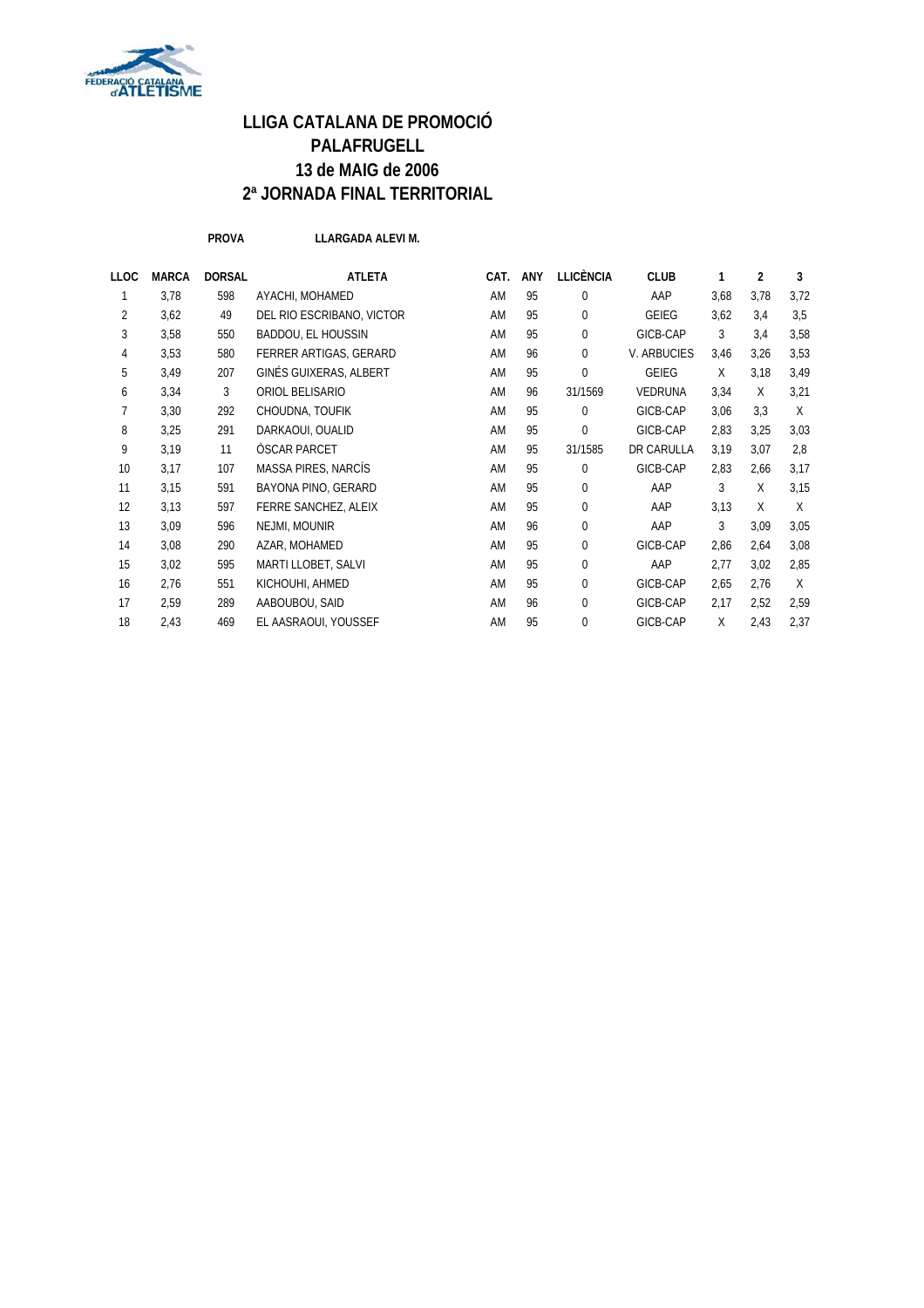

**PROVA LLARGADA ALEVI F.**

| LLARGAD |  |
|---------|--|
|---------|--|

| <b>LLOC</b>    | <b>MARCA</b> | <b>DORSAL</b> | <b>ATLETA</b>             | CAT. | <b>ANY</b> | <b>LLICÈNCIA</b> | <b>CLUB</b>   | 1    | $\overline{2}$ | 3      |
|----------------|--------------|---------------|---------------------------|------|------------|------------------|---------------|------|----------------|--------|
|                | 3,19         | 131           | PUELL GIRONES, JÚLIA      | AF   | 96         | $\Omega$         | <b>CNB</b>    | 3,19 | 2.74           | 3,18   |
| $\overline{2}$ | 3,18         | 134           | COROMINAS MARISCOT, MARTA | AF   | 95         | 0                | <b>CNB</b>    | 3.17 | 2.69           | 3,18   |
| 3              | 3,14         | 558           | ARMENGOL, JORDINA         | AF   | 96         | 0                | DR CARULLA    | 3,14 | 3,04           | 2,95   |
| 4              | 3,08         | 563           | MORENO, ZAIDA             | AF   | 95         | 0                | CEIP VENTALLÓ | 3,08 | 2,89           | 2,87   |
| 5              | 3,07         | 573           | ESTOCA, CLAUDIA           | AF   | 95         | 0                | CO VIDRERES   | 3,03 | 3,07           | 3,01   |
| 6              | 3,07         | 211           | MUNERA MUÑOZ, PATRICIA    | AF   | 96         | $\Omega$         | CALL-S        | 2,99 | 2,96           | 3,07   |
|                | 3,16         | 48            | BADOSA VENTURA, CRISTINA  | AF   | 95         | $\Omega$         | <b>GEIEG</b>  | 3,06 | 2,46           | 2,36   |
| 8              | 3,04         | 71            | VENTRESCA RAMADA, MARINA  | AF   | 96         | 0                | CAF           | 2,63 | 3.04           | 2,60   |
| 9              | 2,96         | 571           | MASSA MASNOU, MARIA       | AF   | 95         | $\Omega$         | CO VIDRERES   | 2,87 | 2,96           | $\chi$ |
| 10             | 2,95         | 553           | FAXEDA CALERO, LAURA      | AF   | 96         | $\Omega$         | <b>GEIEG</b>  | 2,95 | 2,83           | 2,84   |
| 11             | 2,90         | 293           | ROTARIU, ANCA             | AF   | 96         | 0                | GICB-CAP      | 2,80 | 2,90           | 2,53   |
| 12             | 2,83         | 47            | GIRONA ALARCÓN, MARTA     | AF   | 95         | $\Omega$         | GEIEG         | 2,76 | 2,83           | X      |
| 13             | 2,80         | 559           | <b>IGLESIAS, ESTER</b>    | AF   | 96         | $\Omega$         | DR CARULLA    | 2,69 | 2,80           | 2,65   |
| 14             | 2,64         | 560           | JAVVO, ELI                | AF   | 96         | $\Omega$         | DR CARULLA    | 2,59 | 2,64           | 2,34   |
| 15             | 2,50         | 133           | ZAMUDIO DOMINGO, LIDIA    | AF   | 95         | 0                | <b>CNB</b>    | 2,27 | 2,46           | 2,50   |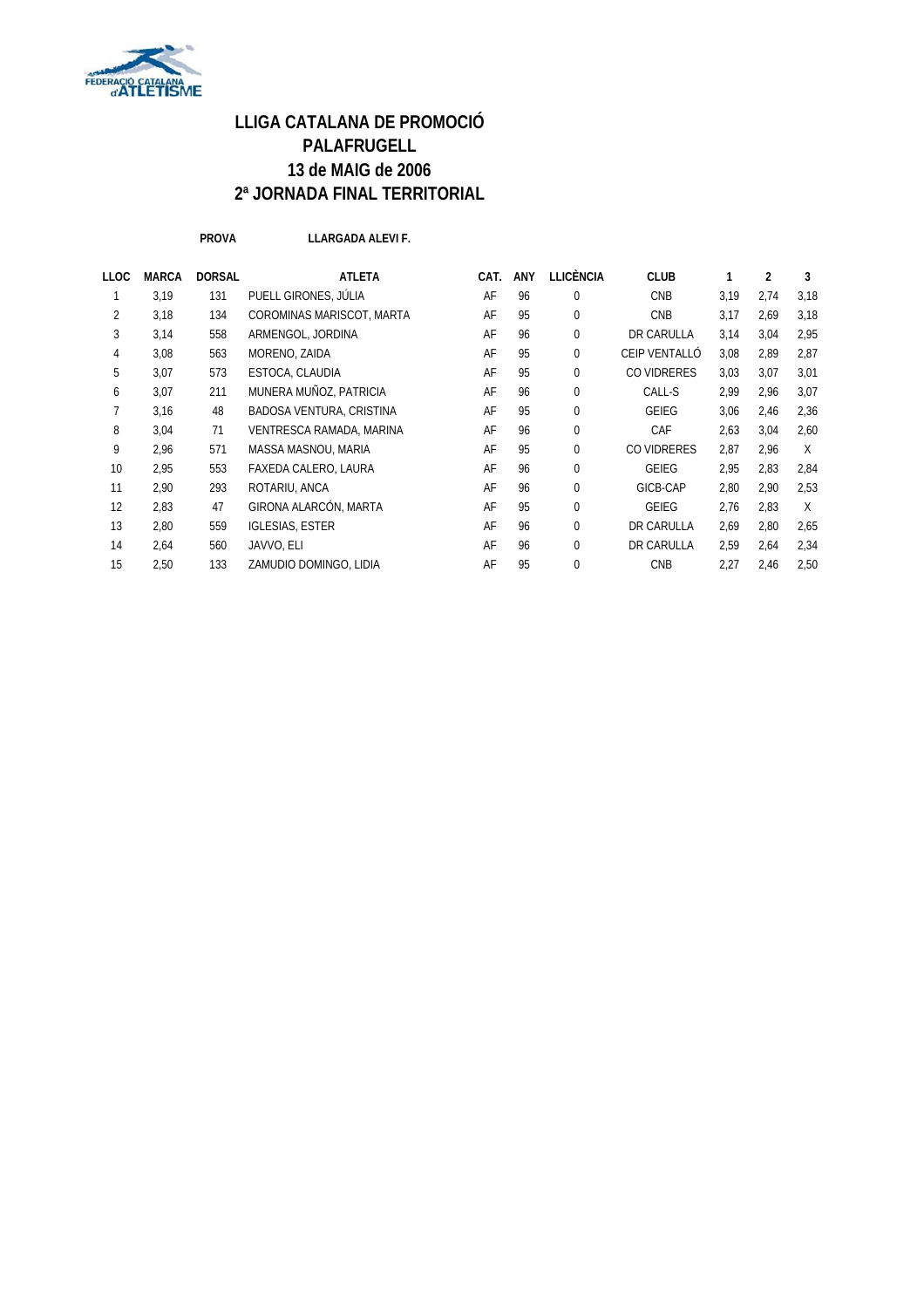

**PROVA LLARGADA INFANTIL M.**

| <b>LLOC</b> | <b>MARCA</b> | <b>DORSAL</b> | <b>ATLETA</b>            | CAT.      | ANY | <b>LLICÈNCIA</b> | <b>CLUB</b>          |      |      | 3    |
|-------------|--------------|---------------|--------------------------|-----------|-----|------------------|----------------------|------|------|------|
|             | 4,60         | 58            | MOLINER FABREGAS, MARCEL | <b>IM</b> | 93  | $\mathbf 0$      | CAF                  | 4,44 | 4,39 | 4.60 |
| 2           | 3,96         | 69            | MOUSSAQUI, MOHAMED       | IM        | 93  | 0                | CEIP VENTALLÓ        | 3,96 | 3,95 | 3,55 |
| 3           | 3,81         | 111           | <b>GARCIA SALA, NIL</b>  | <b>IM</b> | 94  | $\Omega$         | GICB-CAP             | 3,69 | 3,81 | X    |
| 4           | 3,70         | 589           | AYACHI, ZACARIAS         | IM        | 93  | $\Omega$         | AAP                  | 3,56 | 3.7  | 3,63 |
| 5           | 3.60         | 6             | PAU CARO                 | IM        | 94  | 31/1589          | DR CARULLA           | 3,60 | 3,40 | 3,36 |
| 6           | 3,53         | 16            | JORDI RUBIO              | IM        | 93  | 31/1604          | <b>IES MONTSORIU</b> | 3.24 | 3,28 | 3,53 |
|             | 3.45         | 112           | IRUELA MASSA, JULIÀ      | IM        | 94  | $\Omega$         | GICB-CAP             | 3,2  | 3,45 | 3,18 |
| 8           | 3,36         | 12            | PAU PUJOL                | IM        | 93  | 31/1603          | <b>IES MONTSORIU</b> | 3,36 | 3,24 | 2,34 |
| 9           | 3,11         | 40            | JULIÀ SAUBÍ, JOAQUIM     | <b>IM</b> | 94  | $\Omega$         | <b>GEIEG</b>         | 2,89 | 2,76 | 3.11 |
| 10          | 3,11         | 110           | ALABERT ALDANA, MARTÍ    | IM        | 94  | $\Omega$         | GICB-CAP             | 2,87 | 2,47 | 3,11 |
| 11          | 3,05         | 17            | <b>XAVI RUBIO</b>        | IM        | 93  | 31/1605          | <b>IES MONTSORIU</b> | 3.05 | 2,42 | X    |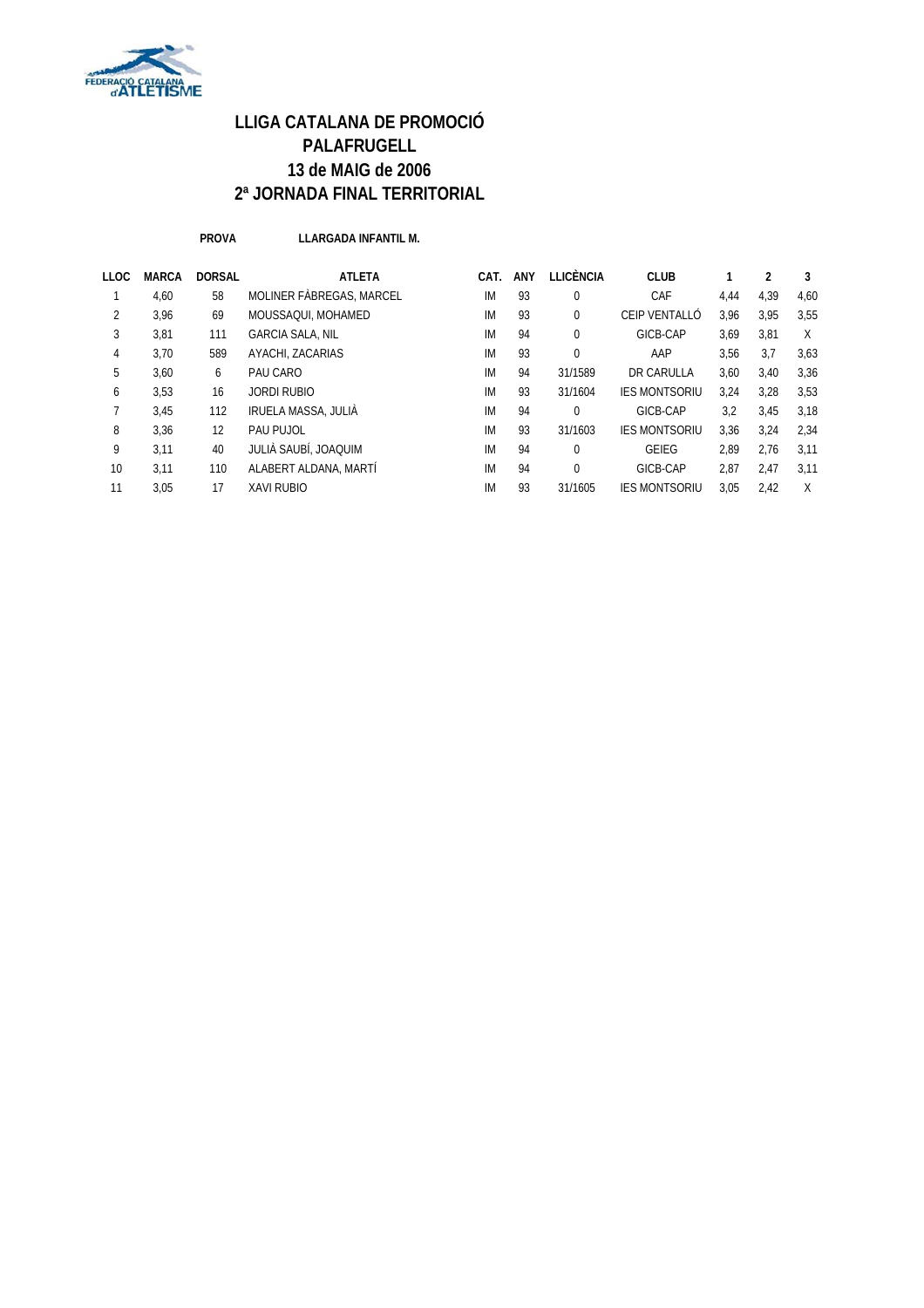

**PROVA LLARGADA INFANTIL F.**

| LLOC           | <b>MARCA</b> | <b>DORSAL</b> | <b>ATLETA</b>               | CAT. | ANY | <b>LLICÈNCIA</b> | <b>CLUB</b>    | 1    | $\overline{2}$ | 3    |
|----------------|--------------|---------------|-----------------------------|------|-----|------------------|----------------|------|----------------|------|
| 1              | 4,16         | 582           | RUSCALLEDA RAMIREZ, SARA    | IF   | 93  | $\mathbf 0$      | CA CALELLA     | 4,11 | 4,15           | 4,16 |
| $\overline{2}$ | 4,16         | 55            | MONTERO BLESA, ARIADNA      | IF   | 93  | $\Omega$         | CAF            | 3,76 | 3.91           | 4,16 |
| 3              | 4,11         | 172           | BENITEZ CUADRADO, PAULA     | IF   | 94  | 1734             | CALL-S         | 3,80 | 3.97           | 4,11 |
| 4              | 3,88         | 138           | CASTELLVELL BELLA, CLARA    | IF   | 93  | $\mathbf{0}$     | <b>CNB</b>     | 3,72 | 3,71           | 3,88 |
| 5              | 3,86         | 8             | ANNA QUÍLEZ                 | IF   | 94  | 31/1568          | <b>VEDRUNA</b> | 3,86 | 3,61           | 3,84 |
| 6              | 3,80         | 135           | GUERRERO PUIGDEVALL, MARINA | IF   | 94  | $\mathbf{0}$     | <b>CNB</b>     | 3,15 | 3.74           | 3,80 |
| 7              | 3,80         | 172           | BENITEZ CUADRADO, PAULA     | IF   | 94  | 1734             | CALL-S         | 3,26 | 3,48           | 3,80 |
| 8              | 3,68         | 56            | HUERCIO PUENTES, Mª DEL MAR | IF   | 93  | $\mathbf 0$      | CAF            | 3,64 | 3,68           | 3,45 |
| 9              | 3,58         | 70            | MORENO SALO, MARTA          | IF   | 93  | $\mathbf{0}$     | CAF            | 3,58 | 3,60           | 3,47 |
| 10             | 3,52         | 139           | ZAMUDIO DOMINGO, MARINA     | IF   | 93  | $\mathbf{0}$     | <b>CNB</b>     | 3,43 | 3,52           | 3,38 |
| 11             | 3,52         | 67            | MORERA PIU, MARTA           | IF   | 94  | $\Omega$         | CEIP VENTALLÓ  | 2,79 | 3,22           | 3,52 |
| 12             | 3.43         | 42            | ALSINA VIU, LAIA            | IF   | 94  | $\Omega$         | <b>GEIEG</b>   | 3.43 | 3.34           | 3,43 |
| 13             | 3,34         | 140           | BATLLES CAMPMANY, LAURA     | IF   | 93  | $\theta$         | <b>CNB</b>     | 3,34 | 3,21           | 3,03 |
| 14             | 3,31         | 181           | MONTIEL SANCHEZ, LAURA      | IF   | 94  | 1743             | CALL-S         | 2,89 | 3,20           | 3,31 |
| 15             | 3,07         | 171           | KURYACHA, VICTORIA          | IF   | 94  | 1733             | CALL-S         | 2,85 | 3.07           | 3,00 |
| 16             | 3,03         | 468           | TALHI, NAIMA                | IF   | 93  | $\mathbf{0}$     | GICB-CAP       | 3,03 | 1,82           | 2,37 |
| 17             | 2,98         | 583           | SOLANO CALVENTE, IDOIA      | IF   | 93  | $\Omega$         | CA CALELLA     | 2,79 | 2,62           | 2,98 |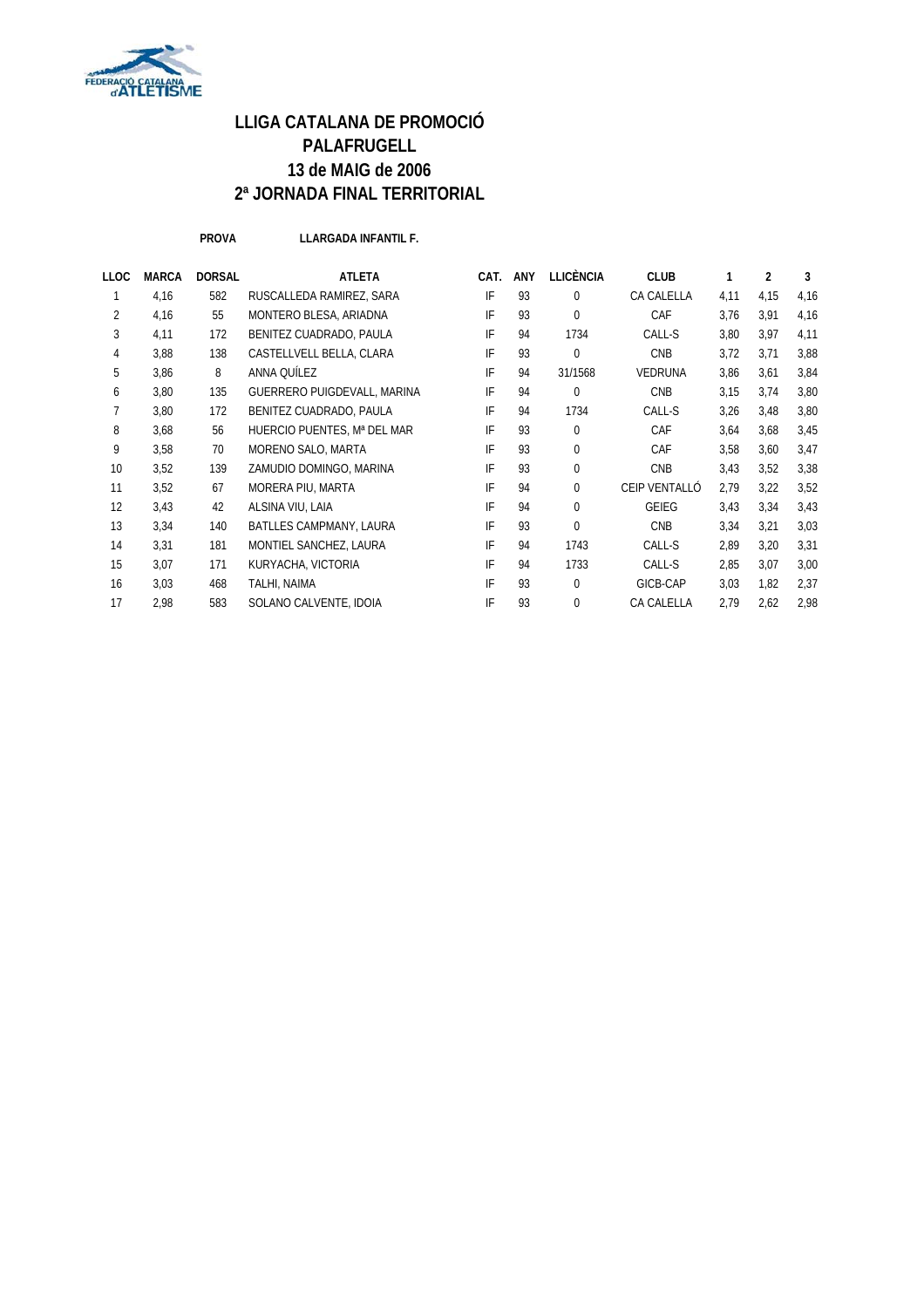

**PROVA LLARGADA CADET M.**

| <b>LLOC</b>    | <b>MARCA</b> | <b>DORSAL</b> | <b>ATLETA</b>                | CAT.      | <b>ANY</b> | <b>LLICÈNCIA</b> | <b>CLUB</b>          | 1    | 2    | 3    |
|----------------|--------------|---------------|------------------------------|-----------|------------|------------------|----------------------|------|------|------|
| 1              | 5,48         | 561           | SICART, NIL                  | <b>CM</b> | 91         | $\mathbf 0$      | CALL-S               | 5,09 | 5,44 | 5,48 |
|                |              |               |                              |           |            |                  | <b>VENTS</b>         | 1,6  | 1,9  | 2,4  |
| 2              | 5,26         | 63            | MONTERO HERNÁNDEZ, CHRISTIAN | <b>CM</b> | 91         | $\mathbf 0$      | GICB-CAP             | 5,01 | 5,25 | 5,26 |
|                |              |               |                              |           |            |                  | <b>VENTS</b>         | 1,7  | 2,2  | 2,2  |
| 3              | 4,97         | 187           | COMAS BURCET, JORDI          | <b>CM</b> | 91         | 1749             | CALL-S               | X    | 4,97 | 4,85 |
|                |              |               |                              |           |            |                  | <b>VENTS</b>         | 2,1  | 2.7  | 2,3  |
| 4              | 4,93         | 188           | CORDERO MONTILLA, ANGELO     | <b>CM</b> | 91         | 1750             | CALL-S               | 4,93 | 4,54 | X    |
|                |              |               |                              |           |            |                  | <b>VENTS</b>         | 1,8  | 2,0  | 2,3  |
| 5              | 4,64         | 120           | TAULER COMA-CROS, JOAN       | <b>CM</b> | 91         | $\mathbf 0$      | GICB-CAP             | 4,52 | 4,64 | X    |
|                |              |               |                              |           |            |                  | <b>VENTS</b>         | 1,0  | 1,5  | 1,9  |
| 6              | 4,30         | 19            | FERRAN TARRÉS                | <b>CM</b> | 92         | 31/1606          | <b>IES MONTSORIU</b> | 4,30 | 4,04 | 4,24 |
|                |              |               |                              |           |            |                  | <b>VENTS</b>         | 1,3  | 1,2  | 1,7  |
| $\overline{7}$ | 4,07         | 145           | <b>BOSCH ESTANY, RICARD</b>  | <b>CM</b> | 91         | 15261            | <b>CNB</b>           | 3,83 | 4,07 | 3,90 |
|                |              |               |                              |           |            |                  | <b>VENTS</b>         | 1,9  | 1,9  | 3,2  |
| 8              | 3,95         | 118           | ALABERT ALDANA, ANIOL        | <b>CM</b> | 92         | $\mathbf 0$      | GICB-CAP             | 2,68 | 3,88 | 3,95 |
|                |              |               |                              |           |            |                  | <b>VENTS</b>         | 1,1  | 0,5  | 2,7  |
| 9              | 3,85         | 470           | BOSETAUI, MOHAMED            | <b>CM</b> | 92         | $\mathbf{0}$     | GICB-CAP             | 3,64 | 3,19 | 3,85 |
|                |              |               |                              |           |            |                  | <b>VENTS</b>         | 2,8  | 2,0  | 1,6  |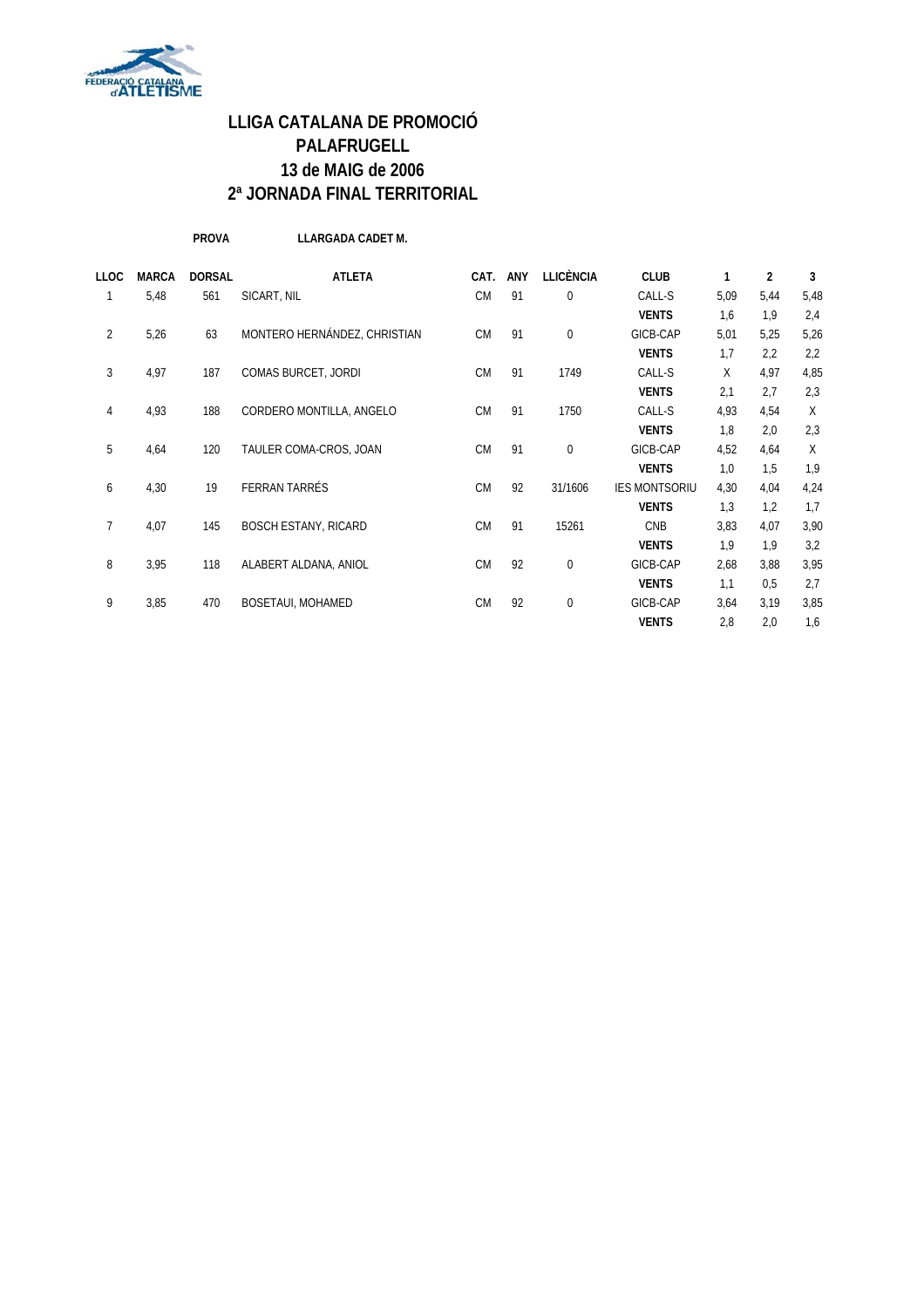

**PROVA LLARGADA CADET F.**

| <b>LLOC</b>    | <b>MARCA</b> | <b>DORSAL</b> | <b>ATLETA</b>            | CAT.      | <b>ANY</b> | <b>LLICÈNCIA</b> | <b>CLUB</b>  | 1    | 2    | 3    |
|----------------|--------------|---------------|--------------------------|-----------|------------|------------------|--------------|------|------|------|
| 1              | 4,45         | 579           | FERNANDEZ AUMATELL, SARA | <b>CF</b> | 92         | $\bf{0}$         | CAV          | 4,26 | 4,05 | 4,45 |
|                |              |               |                          |           |            |                  | <b>VENTS</b> | 2,4  | 2,9  | 3,0  |
| 2              | 4,41         | 465           | MAZUELA ALONSO, CRISTINA | <b>CF</b> | 91         | $\bf{0}$         | CORNELLA     | 4,37 | 4,41 | Χ    |
|                |              |               |                          |           |            |                  | <b>VENTS</b> | 2,4  | 1,7  | 3,4  |
| 3              | 4,14         | 464           | TIMPA, SANDA VALERIA     | CF        | 91         | $\mathbf 0$      | GICB-CAP     | 4,06 | 3,89 | 4,14 |
|                |              |               |                          |           |            |                  | <b>VENTS</b> | 1,6  | 3,1  | 2,6  |
| 4              | 4,13         | 123           | SUBIRANA FRIGOLA, ANNA   | CF        | 91         | $\bf{0}$         | GICB-CAP     | 3,99 | 4,13 | 4,02 |
|                |              |               |                          |           |            |                  | <b>VENTS</b> | 1,6  | 2,1  | 2,5  |
| 5              | 3,94         | 60            | ORTEGA SOLANA, JÚLIA     | CF        | 92         | $\mathbf 0$      | CAF          | X    | 3,61 | 3,94 |
|                |              |               |                          |           |            |                  | <b>VENTS</b> | 2,2  | 2.3  | 3,6  |
| 6              | 3,83         | 577           | ZULOAGA GELI, LAURA      | <b>CF</b> | 92         | 0                | CA FIGUERES  | 3,83 | 3,55 | Χ    |
|                |              |               |                          |           |            |                  | <b>VENTS</b> | 2,5  | 3,1  | 3,2  |
| $\overline{7}$ | 3,75         | 125           | FERRER ROMERO, CLAUDIA   | <b>CF</b> | 92         | $\bf{0}$         | GICB-CAP     | 3,53 | 3,68 | 3,75 |
|                |              |               |                          |           |            |                  | <b>VENTS</b> | 2,0  | 1,8  | 2,0  |
| 8              | 3,64         | 122           | AROSTEGUI LOPEZ, ANNA    | <b>CF</b> | 92         | 0                | GICB-CAP     | 3,60 | 3,25 | 3,64 |
|                |              |               |                          |           |            |                  | <b>VENTS</b> | 1,7  | 2,6  | 4,6  |
| 9              | 3,54         | 193           | MARTINEZ GOBEL, NADINE   | CF        | 92         | 1755             | CALL-S       |      | 3,54 | 3,46 |
|                |              |               |                          |           |            |                  | <b>VENTS</b> |      | 3,0  | 5,2  |
| 10             | 3,25         | 126           | MIRET PUIG, PRABHA       | CF        | 91         | $\bf{0}$         | GICB-CAP     | 3,07 | 3,25 | 2,98 |
|                |              |               |                          |           |            |                  | <b>VENTS</b> | 1,6  | 1,4  | 1,7  |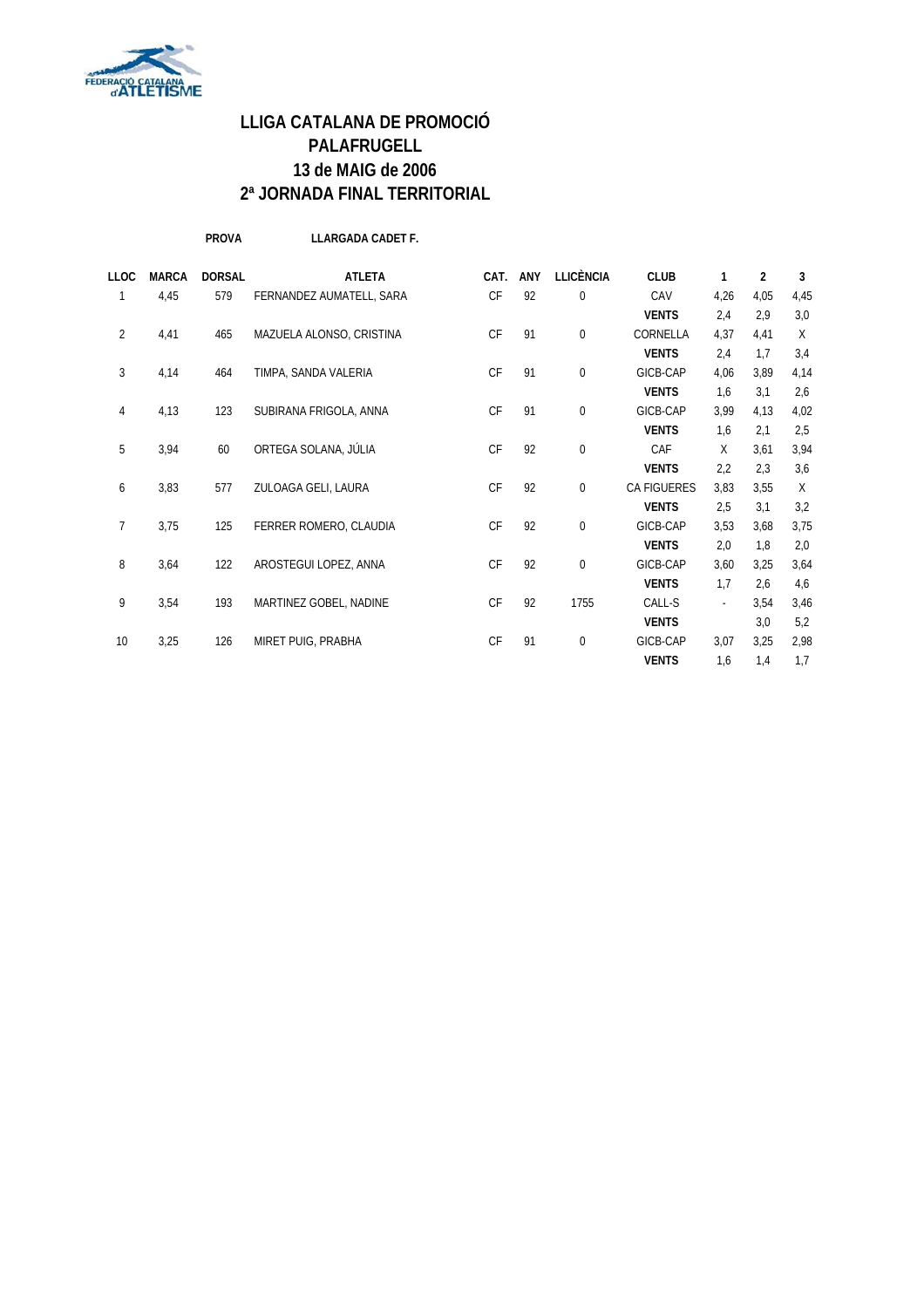

**PROVA DISC INFANTIL M.**

| LLOC | <b>MARCA</b> | <b>DORSAL</b> | <b>ATLETA</b>       | CAT. | ANY | LLICÈNCIA | <b>CLUB</b>          |       |       |       |
|------|--------------|---------------|---------------------|------|-----|-----------|----------------------|-------|-------|-------|
|      | 20.98        |               | MARTÍ AMARGANT      | IМ   | 94  | 31/1567   | <b>VEDRUNA</b>       |       | 20.98 | 18.07 |
|      | 19.98        | 112           | IRUELA MASSA, JULIÀ | IМ   | 94  |           | GICB-CAP             | 17.82 | 17.90 | 19.98 |
|      | 17.65        | 6             | PAU CARO            | IМ   | 94  | 31/1589   | DR CARULLA           | 17.65 | 15.49 | 14.69 |
|      | 16.69        | 17            | XAVI RUBIO          | IМ   | 93  | 31/1605   | <b>IES MONTSORIU</b> | X.    | 16.38 | 16.69 |
|      | 16.34        | 16            | JORDI RUBIO         | ΙM   | 93  | 31/1604   | <b>IES MONTSORIU</b> | 16.13 | 15.79 | 16.34 |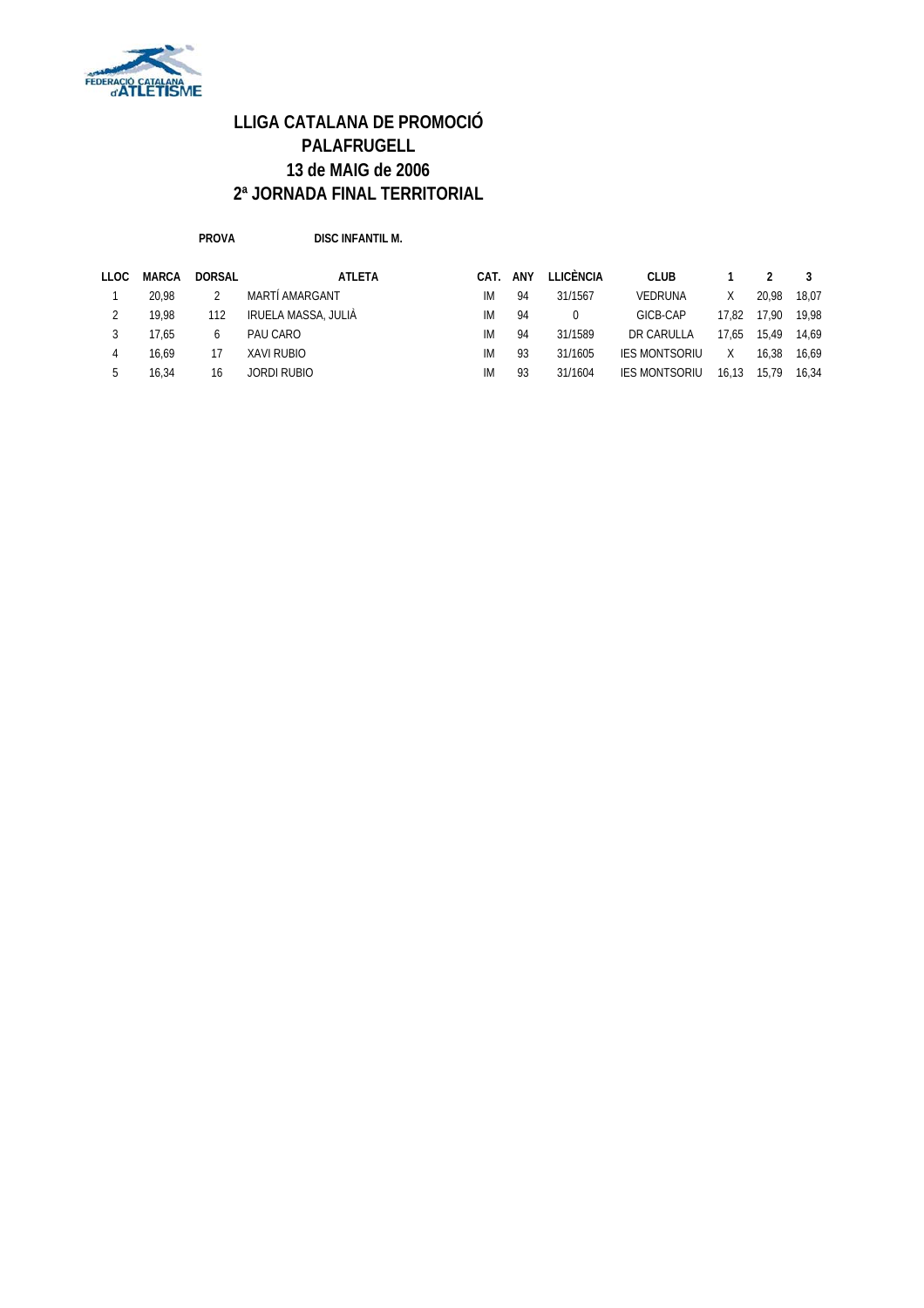

**PROVA DISC INFANTIL F.**

| LLOC | <b>MARCA</b> | <b>DORSAL</b> | <b>ATLETA</b>                  | CAT. | ANY | LLICÈNCIA | <b>CLUB</b>          |       | 2     | 3     |
|------|--------------|---------------|--------------------------------|------|-----|-----------|----------------------|-------|-------|-------|
|      | 17,50        | 199           | <b>ESPIGULE PONS, GISELA</b>   | IF   | 93  | 0         | CAF                  | X     | 17,50 | 16,32 |
| 2    | 16,97        | 140           | <b>BATLLES CAMPMANY, LAURA</b> | IF   | 93  | 0         | <b>CNB</b>           | 16,33 | 16.97 | 12,46 |
| 3    | 16.55        | 139           | ZAMUDIO DOMINGO, MARINA        | IF   | 93  | 0         | <b>CNB</b>           | 14.55 | 15.28 | 16.55 |
| 4    | 15,33        | 4             | <b>ANNA BOHILS</b>             | IF   | 93  | 31/1596   | <b>IES MONTSORIU</b> | 12,50 | 15.33 | X     |
| 5    | 14,77        | 173           | RUIZ BAREA, AMANDA             | IF   | 94  | 1735      | CALL-S               | 14,77 | X     | 13.96 |
| 6    | 14.02        | 138           | CASTELLVELL BELLA, CLARA       | IF   | 93  | 0         | <b>CNB</b>           | 13,75 | 14,2  | 13,37 |
|      | 13,28        | 56            | HUERCIO PUENTES, Mª DEL MAR    | IF   | 93  | 0         | CAF                  | 11,69 | 12,9  | 13,28 |
| 8    | 13,20        | 582           | RUSCALLEDA RAMIREZ, SARA       | IF   | 93  | 0         | CA CALELLA           | 10.74 | 11.57 | 13,20 |
| 9    | 12,34        | 171           | KURYACHA, VICTORIA             | IF   | 94  | 1733      | CALL-S               | X     | Χ     | 12,34 |
| 10   | 10.31        | 468           | TALHI, NAIMA                   | IF   | 93  | 0         | GICB-CAP             | X     | 9.89  | 10,31 |
| 11   | 9,66         | 581           | ORTIZ NAVARRO, SARA            | IF   | 93  | 0         | CA CALELLA           | 8,83  | 9,66  | 6,6   |
| 12   | 9.37         | 181           | MONTIEL SANCHEZ, LAURA         | IF   | 94  | 1743      | CALL-S               | 9.37  | X     | X     |
| 13   | 9,19         | 584           | DURAN LLIGOÑA, ALBA            | IF   | 93  | 0         | CA CALELLA           | 8,47  | X     | 9,19  |
| 14   | 8,15         | 583           | SOLANO CALVENTE, IDOIA         | IF   | 93  | 0         | CA CALELLA           | 789   | X     | 8.15  |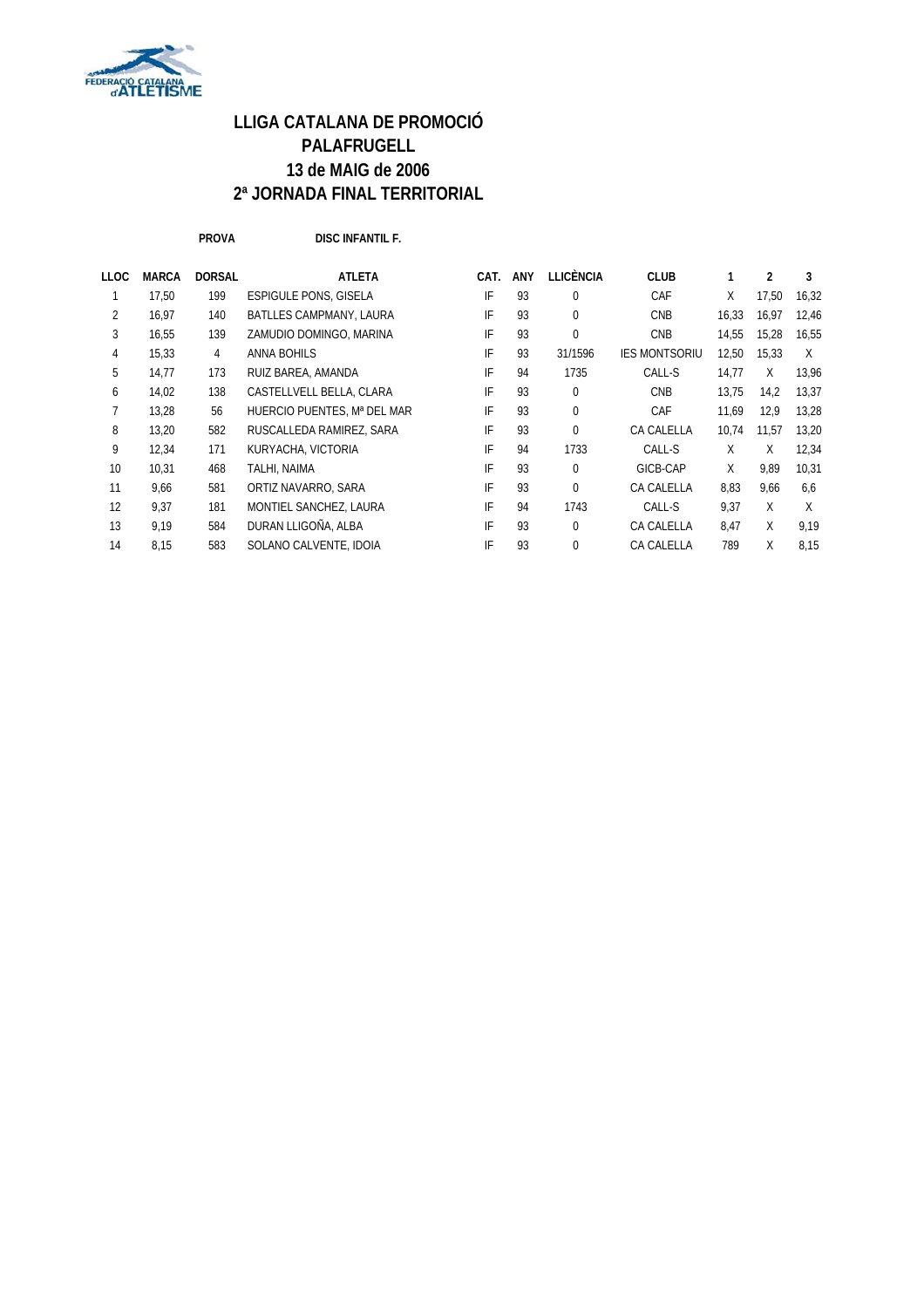

**PROVA DISC CADET M.**

| <b>LLOC</b> | <b>MARCA</b> | <b>DORSAL</b> | ATLETA                      | CAT.      | ANY | LLICÈNCIA | <b>CLUB</b> |       |       |       |
|-------------|--------------|---------------|-----------------------------|-----------|-----|-----------|-------------|-------|-------|-------|
|             | 37.80        | 587           | FERNANDEZ FORNET, RAFAEL    | CМ        | 91  |           | GAVA        | 34.90 | 35.03 | 37.80 |
|             | 31.00        | 187           | COMAS BURCET, JORDI         | <b>CM</b> | 91  | 1749      | CALL-S      | 13.18 | Χ     | 31.00 |
|             | 29.06        | 542           | AMAT, DAVID                 | СM        | 91  |           | CALL-S      | 29.06 | Χ     | 28.92 |
| 4           | 25.69        | 188           | CORDERO MONTILLA, ANGELO    | <b>CM</b> | 91  | 1750      | CALL-S      | 25.69 | 23.70 | 21.63 |
| 5           | 24.46        | 64            | MAZA VILARDELL, MARC        | <b>CM</b> | 91  |           | GICB-CAP    | Χ     | Χ     | 24.46 |
| 6           | 21.15        | 576           | SEBASTIAN SALDARRIAGA, JUAN | <b>CM</b> | 91  |           | CO VIDRERES | 20.81 | 17.96 | 21.15 |
|             | 16.30        | 470           | <b>BOSETAUI, MOHAMED</b>    | CМ        | 92  |           | GICB-CAP    | 13.16 | 15.70 | 16.30 |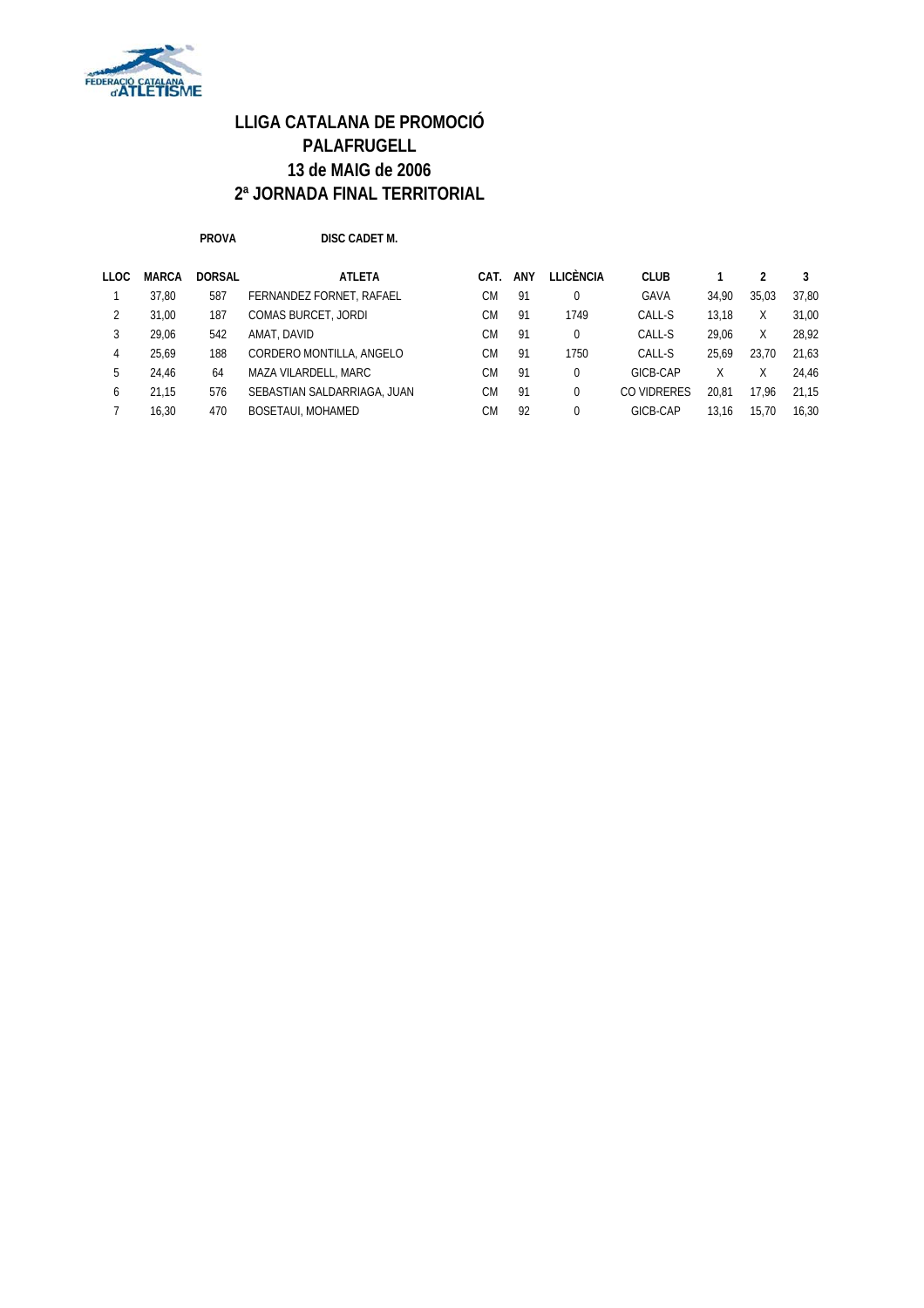

**PROVA DISC CADET F.**

| DISC CADE |
|-----------|
|           |

| <b>LLOC</b> | <b>MARCA</b> | <b>DORSAL</b> | <b>ATLETA</b>                 | CAT.      | ANY | LLICÈNCIA | <b>CLUB</b>       |       |       | 3     |
|-------------|--------------|---------------|-------------------------------|-----------|-----|-----------|-------------------|-------|-------|-------|
|             | 24,00        | 142           | GAYA BOFILL, TÀNIA            | СF        | 91  | 15265     | <b>CNB</b>        | Χ     | 24    | X     |
|             | 23.35        | 579           | FERNANDEZ AUMATELL, SARA      | CF        | 92  | $\Omega$  | CAV               | 22.61 | 23.35 | X     |
| 3           | 22.13        | 588           | PEÑALTA GARCIA, MARIA         | СF        | 91  | CT15318   | CORNELLÀ          |       |       | 22.13 |
| 4           | 21.99        | 61            | ANTOUKH, ANASTÀSIA            | <b>CF</b> | 92  | $\Omega$  | GICB-CAP          | 21.17 | 21.99 | 21.93 |
| 5.          | 19.75        | 575           | CASTILLA TORRECILLAS, LORENA  | СF        | 91  | $\Omega$  | <b>UAB</b>        | 19.75 | X     |       |
| 6           | 18.81        | 193           | MARTINEZ GOBEL, NADINE        | СF        | 92  | 1755      | CALL-S            | χ     | 18.81 | 16.25 |
|             | 15.31        | 32            | <b>MARTÍN ROMAN, PATRICIA</b> | СF        | 92  | $\Omega$  | <b>GEIEG</b>      | Χ     | 13.23 | 15,31 |
| 8           | 14.60        | 585           | VILÀ PARELLA, VANESA          | СF        | 92  | $\Omega$  | <b>CA CALELLA</b> | 13.37 | 14.60 |       |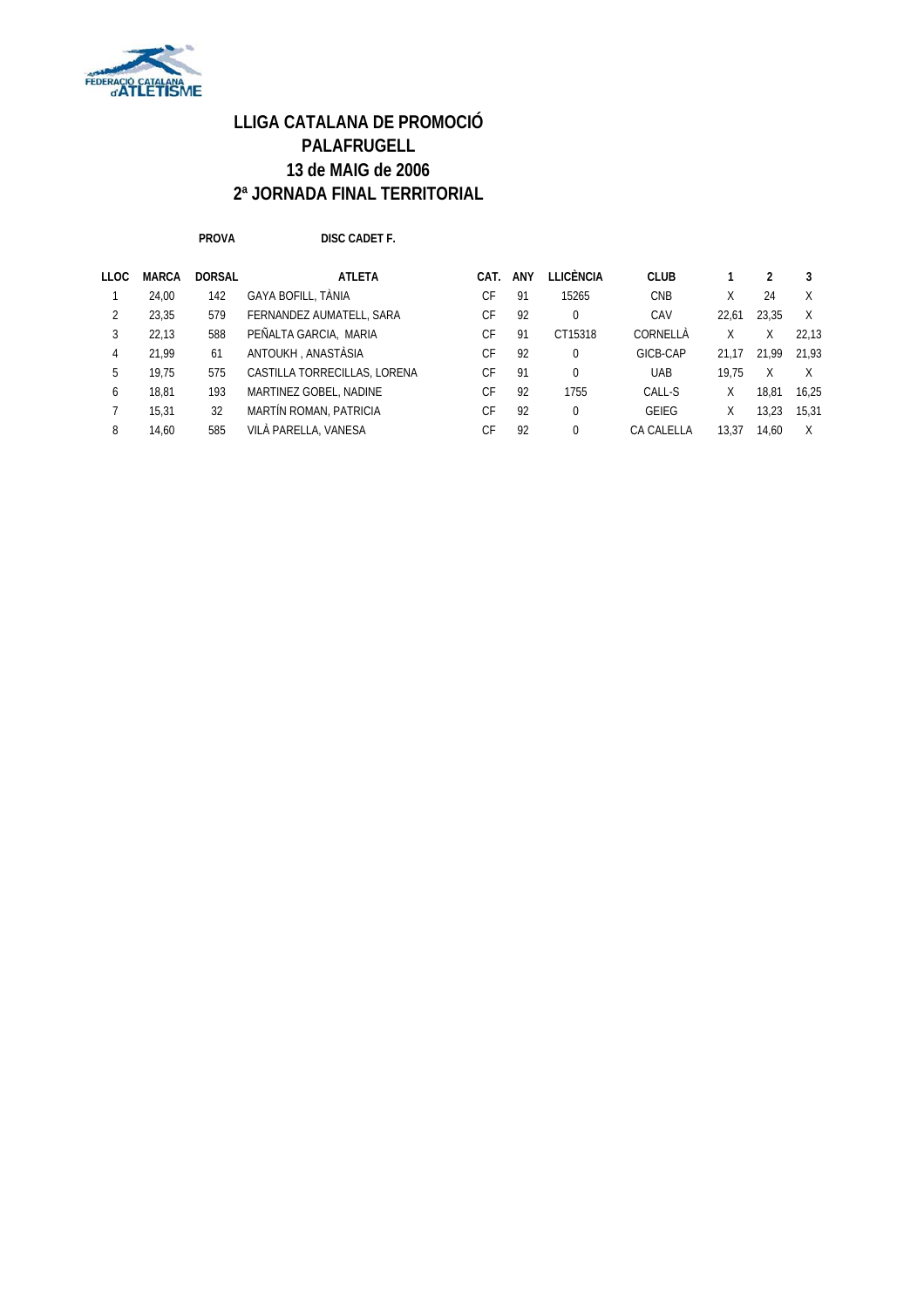

**PROVA MARTELL INFANTIL M.**

|  | LLOC MARCA DORSAL | <b>ATLETA</b>                 |       | CAT. ANY LLICÈNCIA CLUB 1 2 3 |                            |  |  |
|--|-------------------|-------------------------------|-------|-------------------------------|----------------------------|--|--|
|  |                   | 12.66 112 IRUELA MASSA, JULIÀ | IM 94 |                               | GICB-CAP 11.45 12.66 10.36 |  |  |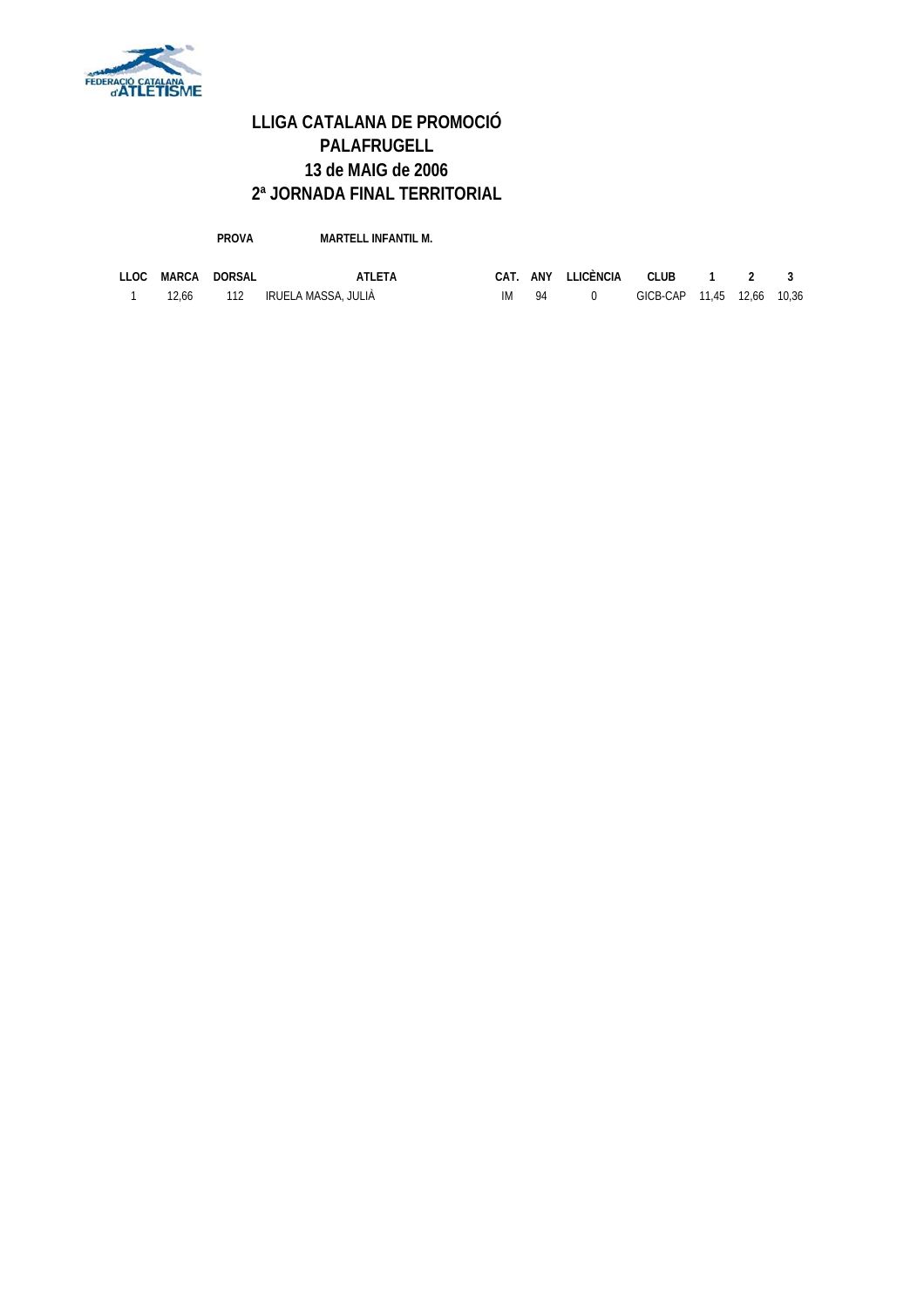

**PROVA MARTELL INFANTIL F.**

| <b>LLOC</b>  | <b>MARCA</b> | <b>DORSAL</b> | <b>ATLETA</b>                | CAT. | ANY | LLICÈNCIA | <b>CLUB</b> |       |       |       |
|--------------|--------------|---------------|------------------------------|------|-----|-----------|-------------|-------|-------|-------|
|              | 25.33        | 199           | <b>ESPIGULE PONS, GISELA</b> | IF   | 93  |           | CAF         | 25.33 | 23.37 | X     |
|              | 19.85        | 581           | ORTIZ NAVARRO, SARA          | IF   | 93  |           | CA CALELLA  | 18.42 | 16.64 | 19.85 |
|              | 19.33        | 56            | HUERCIO PUENTES, Mª DEL MAR  | IF   | 93  | $\Omega$  | CAF         | 18.22 | 17.52 | 19.33 |
| 4            | 19.31        | 582           | RUSCALLEDA RAMIREZ, SARA     | IF   | 93  |           | CA CALELLA  | 18.22 | 19.31 | 14.37 |
| 5            | 14.56        | 584           | DURAN LLIGOÑA, ALBA          | IF   | 93  | $\Omega$  | CA CALELLA  | 14.56 | X     |       |
| <sub>6</sub> | 14.24        | 42            | ALSINA VIU, LAIA             | IF   | 94  |           | GEIEG       | 12.29 | 14.24 | X     |
|              | 11.72        | 583           | SOLANO CALVENTE, IDOIA       | IF   | 93  |           | CA CALELLA  | 10.72 | 10.90 |       |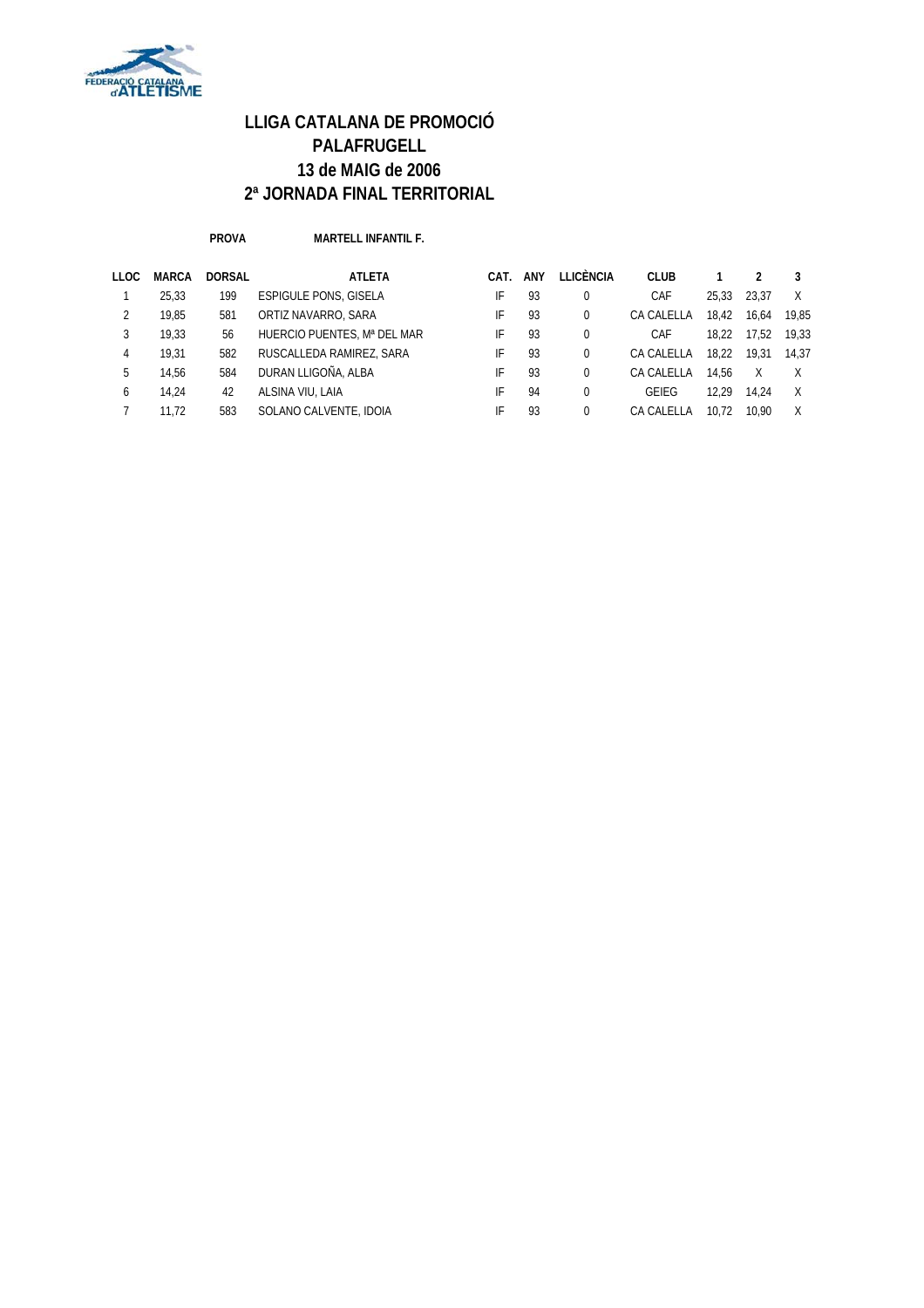

**PROVA MARTELL CADET M.**

| <b>LLOC</b> | <b>MARCA</b> | <b>DORSAL</b> | <b>ATLETA</b>               | CAT. | ANY | LLICÈNCIA | <b>CLUB</b>  |       |       | 3     |
|-------------|--------------|---------------|-----------------------------|------|-----|-----------|--------------|-------|-------|-------|
|             | 37,34        | 587           | FERNANDEZ FORNET, RAFAEL    | СM   | 91  | 0         | GAVA         | 34,34 | 34,52 | 37.34 |
|             | 34.29        | 602           | MARTINEZ PEREZ, EDUARD      | СM   | 91  | 0         | L'HOSPITALET | X     | 32.42 | 34.29 |
| 3           | 21.30        | 64            | MAZA VILARDELL, MARC        | CМ   | 91  | $\Omega$  | GICB-CAP     | 21.30 | X     | 18.14 |
| 4           | 20.94        | 542           | AMAT, DAVID                 | CМ   | 91  | $\Omega$  | CALL-S       | 17.32 | 20.94 | 18.68 |
| 5           | 18.72        | 187           | <b>COMAS BURCET, JORDI</b>  | СM   | 91  | 1749      | CALL-S       | X     | 17.32 | 18.72 |
| 6           | 17.52        | 188           | CORDERO MONTILLA, ANGELO    | СM   | 91  | 1750      | CALL-S       | 17.52 | X     | 14.95 |
|             | 13.22        | 576           | SEBASTIAN SALDARRIAGA, JUAN | СM   | 91  | $\Omega$  | CO VIDRERES  | 13.22 | Χ     | Χ     |
| 8           | 10.74        | 470           | BOSETAUI, MOHAMED           | СM   | 92  | $\Omega$  | GICB-CAP     | Χ     | 9.05  | 10.74 |